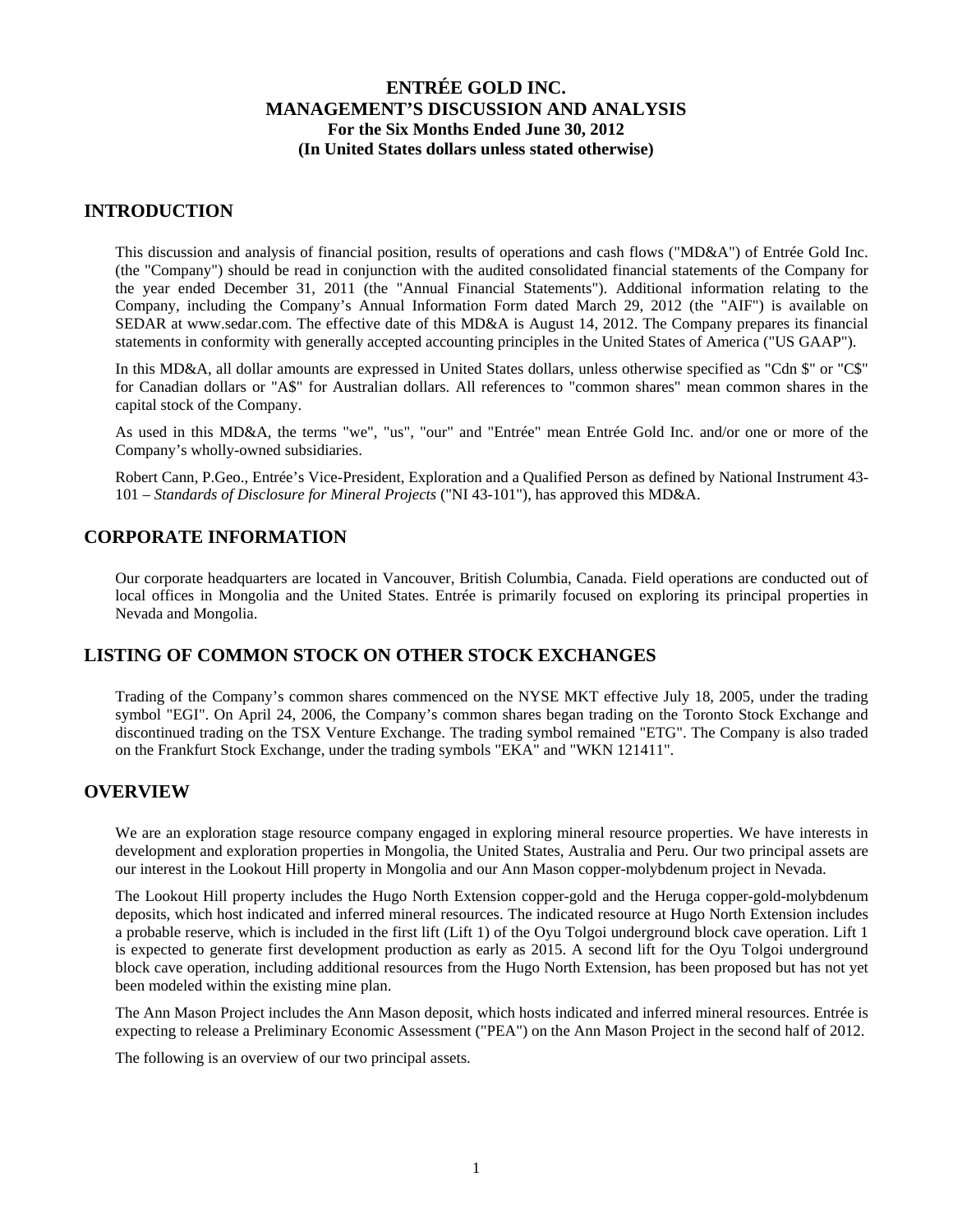## **MONGOLIA – LOOKOUT HILL**

The Lookout Hill property in the South Gobi region of Mongolia is comprised of two mining licences, Shivee Tolgoi and Javhlant, granted by the Mineral Resources Authority of Mongolia in October 2009. Shivee Tolgoi and Javhlant completely surround Oyu Tolgoi LLC's ("OTLLC") Oyu Tolgoi mining licence and host the Hugo North Extension copper-gold deposit and the Heruga copper-gold-molybdenum deposit, respectively. These deposits are located within a land area that is subject to a joint venture between Entrée and OTLLC (the "Entrée-OTLLC Joint Venture"). OTLLC is owned 66% by Turquoise Hill Resources Ltd. (formerly Ivanhoe Mines Ltd.) ("Turquoise Hill") and 34% by the Government of Mongolia (through Erdenes Oyu Tolgoi LLC).

The Shivee Tolgoi and Javhlant mining licences are divided between Entrée and the Entrée-OTLLC Joint Venture as follows:

- The Entrée-OTLLC Joint Venture covers 39,807 hectares consisting of the eastern portion of Shivee Tolgoi and all of the Javhlant mining licence (the "Joint Venture Property"). The Joint Venture Property is contiguous with, and on three sides (to the north, east and south) surrounds OTLLC's Oyu Tolgoi mining licence. The Joint Venture Property hosts the Hugo North Extension deposit and the Heruga deposit.
- The portion of the Shivee Tolgoi mining licence outside of the Joint Venture Property ("Shivee West") covers an area of 35,173 hectares. Shivee West is 100% owned by Entrée but is subject to a first right of refusal by OTLLC.



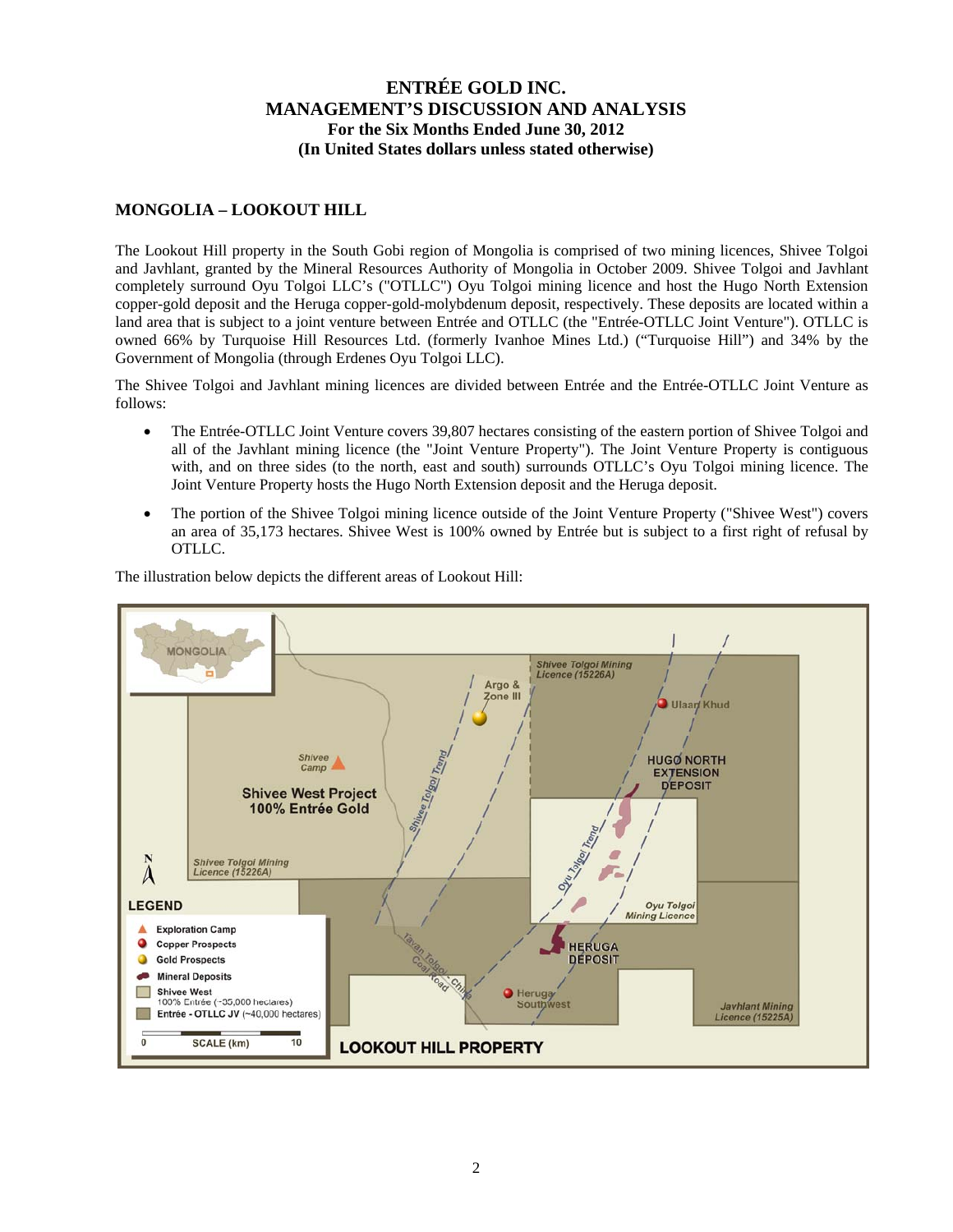### *Entrée-OTLLC Joint Venture*

In October 2004, the Company entered into an arm's-length Equity Participation and Earn-In Agreement (the "Earn-In Agreement") with Turquoise Hill. Under the Earn-In Agreement, Turquoise Hill agreed to purchase equity securities of the Company, and was granted the right to earn an interest in the Joint Venture Property. Most of Turquoise Hill's rights and obligations under the Earn-In Agreement, including its right of first refusal on Shivee West, were subsequently assigned by Turquoise Hill to what was then its wholly-owned subsidiary, OTLLC. The Government of Mongolia subsequently acquired from Turquoise Hill a 34% interest in OTLLC, which is also the title holder of the Oyu Tolgoi mining licence, illustrated in the map above.

OTLLC undertook an exploration program which established the presence of two significant resources on the Joint Venture Property: the Hugo North Extension deposit immediately to the north of the Oyu Tolgoi mining licence and the Heruga deposit immediately to the south of the Oyu Tolgoi mining licence.

On June 30, 2008, OTLLC gave notice that it had completed its earn-in obligations by expending a total of \$35 million on exploration on the Joint Venture Property. OTLLC earned an 80% interest in all minerals extracted below a subsurface depth of 560 metres from the Joint Venture Property and a 70% interest in all minerals extracted from surface to a depth of 560 metres from the Joint Venture Property. In accordance with the Earn-In Agreement, Entrée and OTLLC formed the Entrée-OTLLC Joint Venture on terms annexed to the Earn-In Agreement.

Under the terms of the Entrée-OTLLC Joint Venture, Entrée may elect to have OTLLC debt finance Entrée's share of costs with interest accruing at OTLLC's actual cost of capital or prime +2%, whichever is less, at the date of the advance. Debt repayment may be made in whole or in part from (and only from) 90% of monthly available cash flow arising from sale of Entrée's share of products. Such amounts will be applied first to payment of accrued interest and then to repayment of principal. Available cash flow means all net proceeds of sale of Entrée's share of products in a month less Entrée's share of costs of operations for the month.

### *Investment by Rio Tinto in Entrée and Turquoise Hill*

In June 2005, following the announcement in May 2005 of the discovery of high grade mineralization at Hugo North Extension, Rio Tinto Exploration Canada Inc. (formerly Kennecott Canada Exploration Inc.), a subsidiary of Rio Tinto plc (together with its subsidiaries, "Rio Tinto") took part in a private placement in the Company and became its largest shareholder. The terms of the equity participation agreement provide that in the event the Company undertakes an equity financing, Rio Tinto has a pre-emptive right to maintain its ownership percentage in the Company. On August 2, 2012, Rio Tinto Exploration Canada Inc. assigned its shares and its pre-emptive right to Rio Tinto International Holdings Limited.

Following Rio Tinto's investment in the Company in June 2005, Rio Tinto acquired through a series of transactions approximately 49% of Turquoise Hill's issued and outstanding shares as at December 31, 2011. Rio Tinto's ownership interest in Turquoise Hill was capped at 49% until January 18, 2012, pursuant to a Heads of Agreement dated December 8, 2010 (the "Heads of Agreement"). On January 24, 2012, Rio Tinto announced that it had purchased an additional 15.1 million shares of Turquoise Hill thereby increasing its ownership interest to 51%. At that time, Rio Tinto was deemed to have acquired indirect beneficial ownership over the common shares of the Company held by Turquoise Hill. At June 30, 2012, Turquoise Hill owned approximately 10.7% of the Company's issued and outstanding shares, which it acquired pursuant to the Earn-In Agreement. When combined with the common shares of Entrée already beneficially owned by Rio Tinto, at June 30, 2012, Rio Tinto beneficially owned approximately 23.6% of the Company's issued and outstanding shares.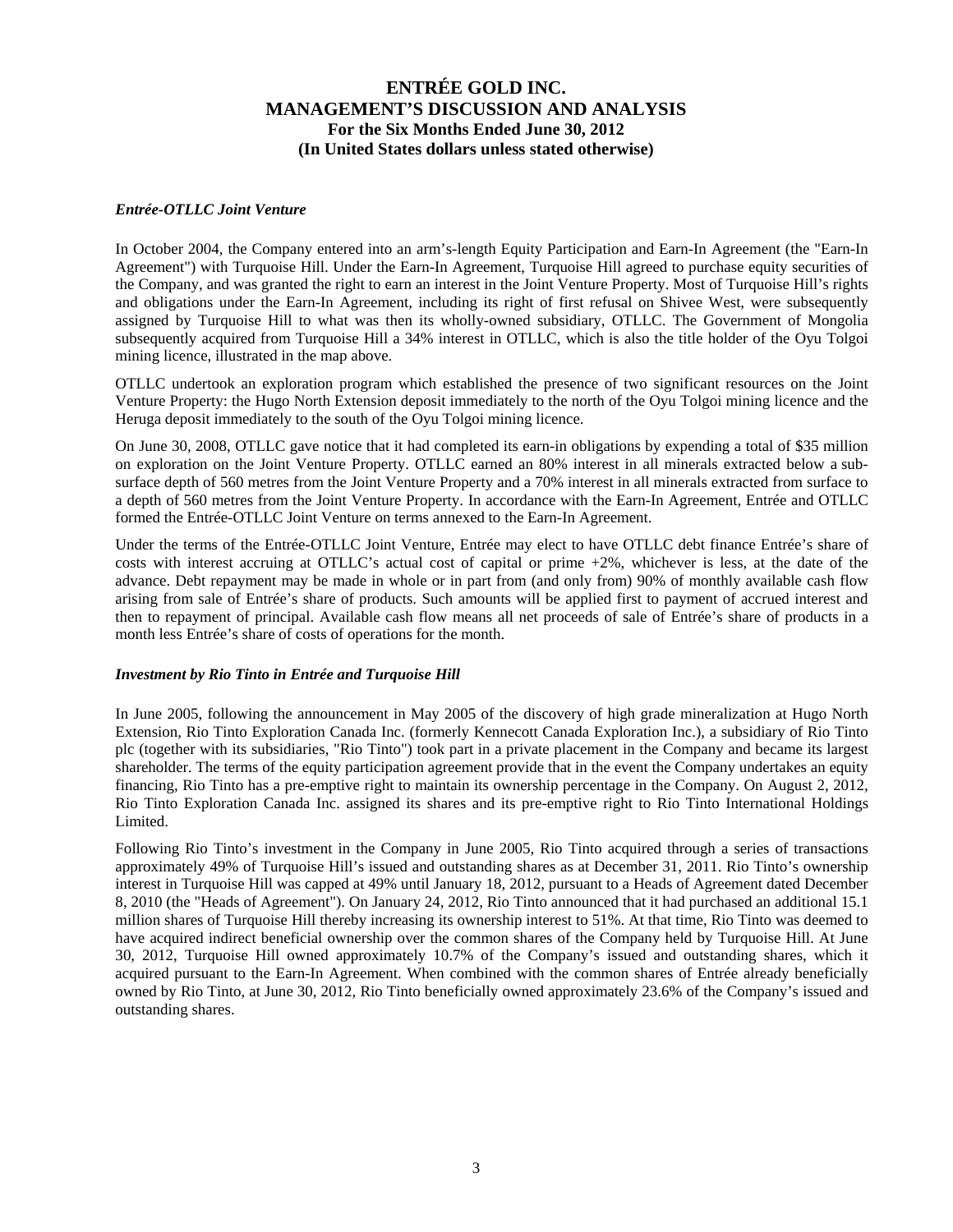### *Heads of Agreement*

Among other things, the Heads of Agreement between Turquoise Hill and Rio Tinto provides for the management structure of OTLLC and the project management structure of the Oyu Tolgoi mining complex. Under the Heads of Agreement, Rio Tinto is entitled to appoint three of the nine directors of OTLLC (with Turquoise Hill appointing three and the Government of Mongolia appointing three) and Rio Tinto assumes management of the building and operation of the Oyu Tolgoi mining complex, which includes the Heruga and Hugo North Extension deposits on the Joint Venture Property.

On April 18, 2012, Rio Tinto announced that it had signed a memorandum of agreement (the "MOA") with Turquoise Hill under which Rio Tinto agrees to support and provide certain elements of a comprehensive funding package that will underpin the development of the Oyu Tolgoi mining complex. The parties also agreed that a new thirteen-member board of directors of Turquoise Hill would be formed, comprised of eleven Rio Tinto-nominated directors (six of which will be independent) and two directors nominated by Robert Friedland (one of which will be independent). Certain senior executives of Turquoise Hill, including the Chief Executive Officer and Chief Financial Officer, also resigned and were subsequently replaced by Rio Tinto nominees. The MOA also provides that Rio Tinto will assume responsibility for all exploration operations on behalf of OTLLC, including exploration on the Joint Venture Property. Rio Tinto will prepare all programs and budgets for approval by the OTLLC board.

On July 17, 2012, Rio Tinto announced that overall construction of the first phase of the Oyu Tolgoi mining complex was 90% complete at the end of June 2012, and construction remains on track to begin initial production in the second half of 2012 with commercial production expected in the first half of 2013.

### *Investment Agreement and Integrated Development Plan*

In October 2009, Turquoise Hill, OTLLC and Rio Tinto signed an Investment Agreement with the Mongolian Government. The Investment Agreement took legal effect on March 31, 2010, and specifies that the Government of Mongolia will own 34% of the shares of OTLLC (and by extension, 34% of OTLLC's interest in the Joint Venture Property) through its subsidiary Erdenes Oyu Tolgoi LLC. The Investment Agreement regulates the relationship among these parties and stabilizes the long term tax, legal, fiscal, regulatory and operating environment to support the development of the Oyu Tolgoi mining complex, which includes the Joint Venture Property.

Entrée is not presently a party to the Investment Agreement. Entrée does not have any direct rights or benefits under the Investment Agreement, and Entrée's interest in the Joint Venture Property is not subject to the Investment Agreement. In October 2011, Turquoise Hill, Rio Tinto and the Government of Mongolia released a joint statement reaffirming their continued support for the Investment Agreement and its implementation.

### *Mineral Resource and Reserve Estimates*

In March 2012, Turquoise Hill released a technical report ("Turquoise Hill TR12") that reports the results of OTLLC's updated mine plan or Integrated Development and Operations Plan ("OTIDOP12"). Turquoise Hill TR12 updates the current path of development for the initial phases of the Oyu Tolgoi group of deposits (Southern Oyu Pits and Hugo North underground Lift 1, which includes a portion of the Hugo North Extension deposit).

On March 30, 2012, the Company filed an updated technical report titled "Technical Report 2012 on the Lookout Hill Property" ("LHTR12"). LHTR12 is dated March 29, 2012 and was prepared under the management of AMC Consultants Pty Ltd ("AMC") in Adelaide, Australia. The following information is summarized, derived or extracted from LHTR12. For a complete description of the assumptions, qualifications and procedures associated with the information in LHTR12, reference should be made to the full text of LHTR12, which is available for review on SEDAR located at www.sedar.com or on www.entreegold.com.

LHTR12 discusses the impact of the updated mine plan on the Joint Venture Property as well as future development options for the Entrée-OTLLC Joint Venture assets.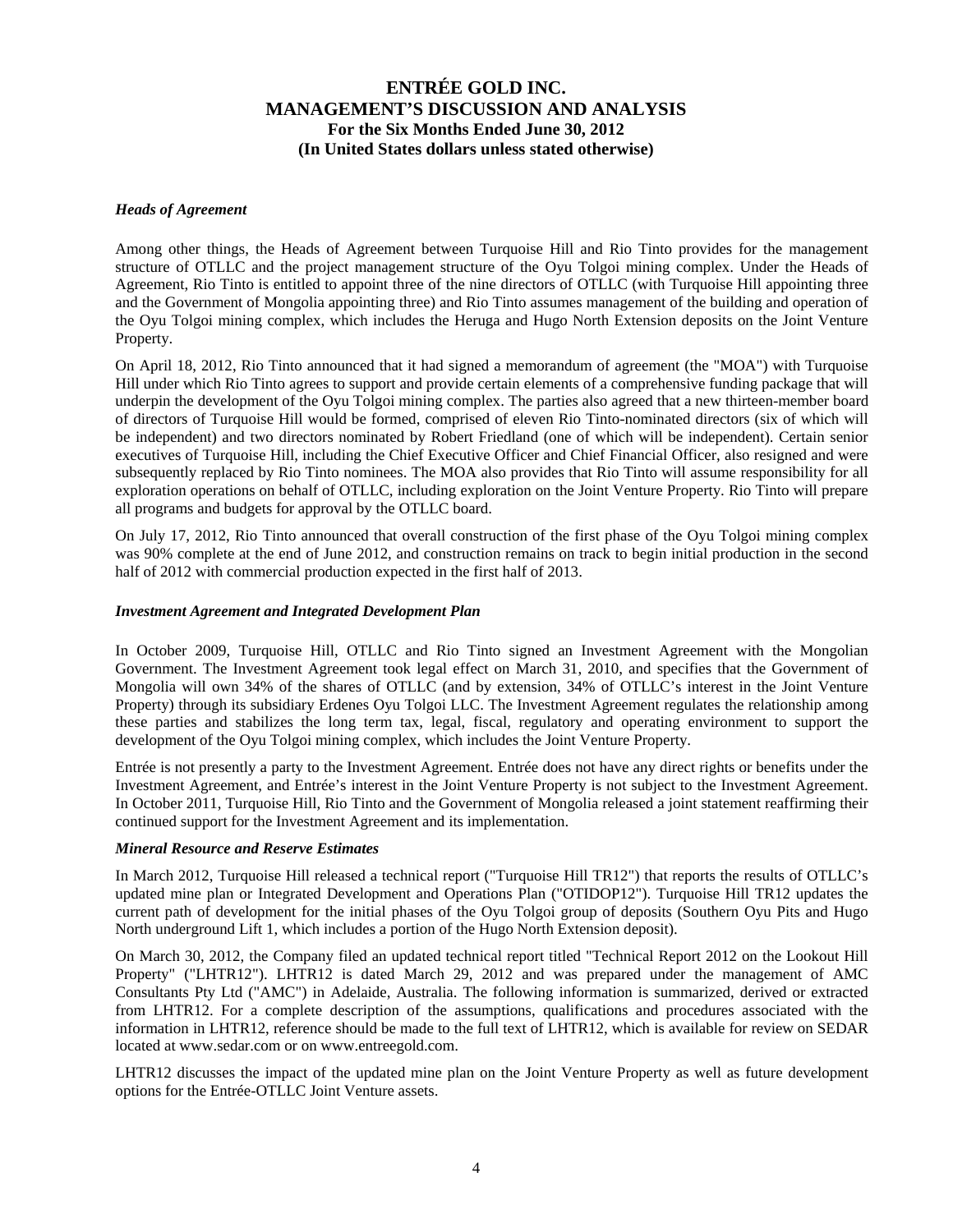LHTR12 analyses a reserve case only. The underground mineral reserves for Lift 1 of the Hugo North deposit, including Lift 1 of the Entrée-OTLLC Joint Venture's Hugo North Extension deposit, were updated in LHTR12. The probable reserve for Hugo North Extension – Lift 1 effective as of March 29, 2012 totals 27 million tonnes ("Mt") grading 1.91% copper and 0.74 grams per tonne ("g/t") gold.

| Table 1. Entrée-OTLLC Joint Venture Mineral Reserve, 29 March 2012 |                    |                          |           |             |                        |               |  |  |  |  |
|--------------------------------------------------------------------|--------------------|--------------------------|-----------|-------------|------------------------|---------------|--|--|--|--|
| <b>Classification</b>                                              | <b>Ore</b><br>(Mt) | <b>NSR</b><br>(\$/t)     | Cu<br>(%) | Au<br>(g/t) | Copper<br>(Billion lb) | Gold<br>(Moz) |  |  |  |  |
| <b>Proven</b>                                                      |                    | $\overline{\phantom{a}}$ |           |             |                        |               |  |  |  |  |
| <b>Probable</b>                                                    | 27                 | 79.40                    | 1.91      | 0.74        | 1.0                    | 0.5           |  |  |  |  |
| <b>Total Entrée-OTLLC Joint Venture</b>                            | 27                 | 79.40                    | 1.91      | 0.74        | 1.0                    | 0.5           |  |  |  |  |

**Notes**:

- Table shows only the part of the mineral reserve on the Entrée-OTLLC Joint Venture portion of the Shivee Tolgoi licence.
- Metal prices used for calculating the Hugo North underground net smelter returns ("NSR") are copper \$1.80/lb, gold \$750/oz, and silver \$12.00/oz based on long term metal price forecasts at the beginning of the mineral reserve work. The analysis indicates that the mineral reserve is still valid at these metal prices.
- The NSR has been calculated with assumptions for smelter refining and treatment charges, deductions and payment terms, concentrate transport, metallurgical recoveries and royalties.
- For the underground block cave all material within the shell has been converted to mineral reserve; this includes low grade indicated material and inferred material assigned zero grade treated as dilution.
- Only measured resources were used to report proven reserves and only indicated resources were used to report probable reserves.
- The Entrée-OTLLC Joint Venture Property comprises the eastern portion of the Shivee Tolgoi licence and all of the Javhlant licence. Title to both licences is held by Entrée. The Joint Venture Property is managed by OTLLC. Entrée will receive 20% of cash flows after capital and operating costs for material originating below 560 metres, and 30% above this depth.
- The base case financial analysis has been prepared using current long term metal price estimates of copper \$2.85/lb, gold \$1200/oz, and silver \$16.60/oz. Metal prices are assumed to fall from current prices to the long term average over five years.
- The mineral reserves are not additive to the mineral resources.

Of significance to Entrée:

- While the mineral reserve tonnage on the Joint Venture Property remained the same as previously reported by the Company in June 2010, the copper grade increased from 1.85% to 1.91% and the gold grade increased from 0.72 g/t to 0.74 g/t.
- After factoring in projected increases to capital expenditures and operating costs, the net present value (at an 8% discount rate) of Entrée's 20% interest of the Hugo North Extension – Lift 1 increased to \$129 million from the \$79 million reported by the Company in June 2010.
- While projected capital expenditures for phase 1 of the Oyu Tolgoi mining complex increased significantly from those reported by Turquoise Hill in 2010, Entrée's portion has only increased by approximately \$2 million. This amount can be loaned to Entrée by OTLLC, at Entrée's election.
- NSR value of the Hugo North Extension Lift 1 reserve increased to \$79.40/tonne from the \$55.57/tonne reported by the Company in June 2010. The NSR calculation reflects the net value per tonne received for the ore by the mine (after all treatment and transport costs and charges).
- A significant portion of the mineralization on the Entrée-OTLLC joint venture property has not been included in the updated mining plan and remains in the mineral resource category, including Hugo North Extension – Lift 2 and the Heruga deposit.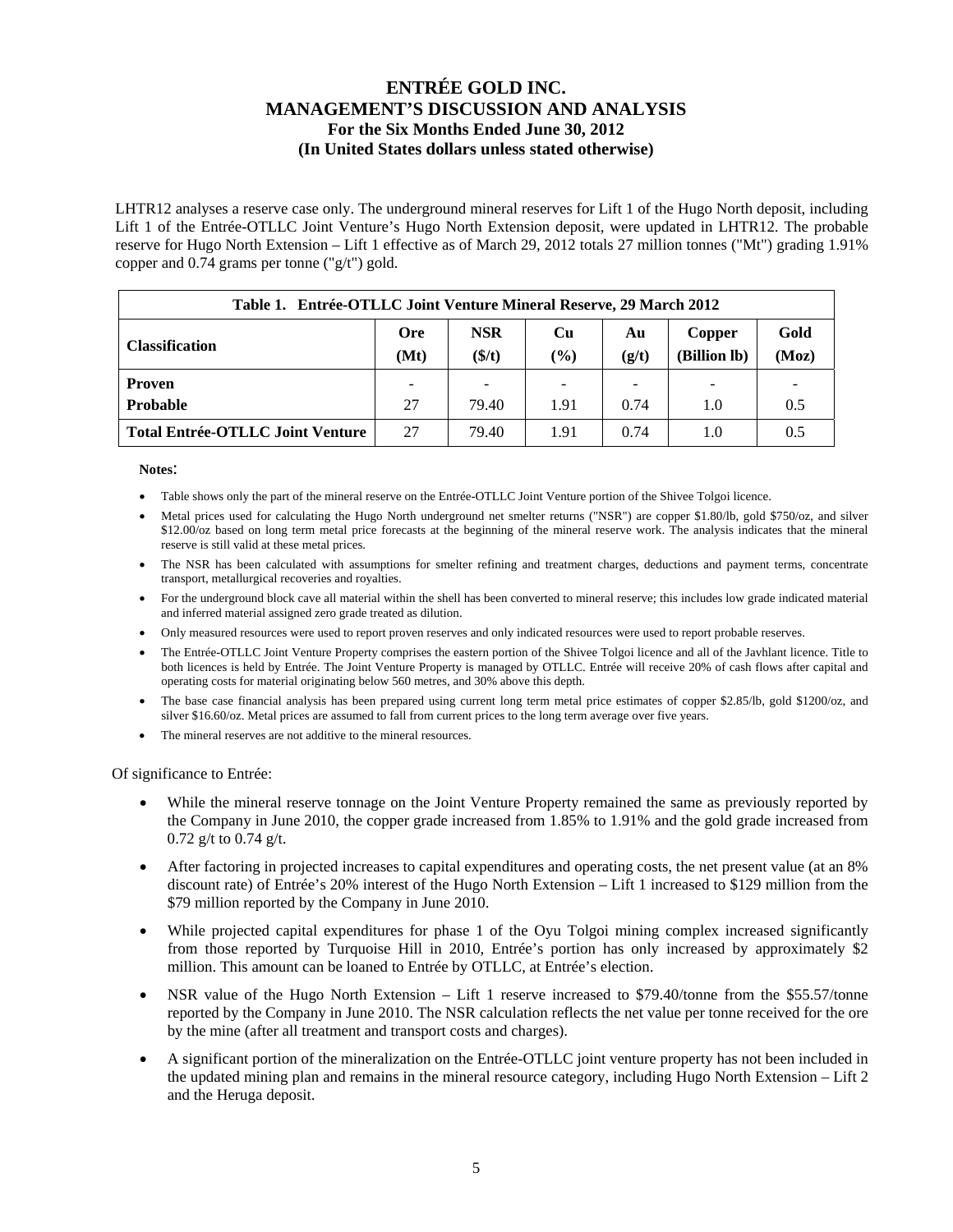OTIDOP12 uses the same mineral resource estimates previously reported in the Company's June 2010 technical report. The following table summarizes the mineral resources for the Hugo North Extension deposit and the Heruga deposit as reproduced in LHTR12. The resource estimate for the Hugo North Extension deposit is effective as of February 20, 2007 and is based on drilling completed to November 1, 2006. The Heruga mineral resource estimate is effective as of March 30, 2010.

| Table 2. Entrée-OTLLC Joint Venture Mineral Resources (0.6% CuEq cut-off) |                        |                         |               |                |                        |              |                  |  |  |  |  |
|---------------------------------------------------------------------------|------------------------|-------------------------|---------------|----------------|------------------------|--------------|------------------|--|--|--|--|
| <b>Deposit</b>                                                            | <b>Tonnage</b><br>(Mt) | Copper<br>$\frac{9}{6}$ | Gold<br>(g/t) | CuEq<br>$($ %) | <b>Contained Metal</b> |              |                  |  |  |  |  |
|                                                                           |                        |                         |               |                | Copper<br>(000 lb)     | Gold<br>(oz) | CuEq<br>(000 lb) |  |  |  |  |
| Hugo North Extension Deposit, 20 February 2007                            |                        |                         |               |                |                        |              |                  |  |  |  |  |
| <b>Indicated</b> Shivee Tolgoi<br>(Hugo North Extension)                  | 117.0                  | 1.80                    | 0.61          | 2.19           | 4 640 000              | 2 290 000    | 5 650 000        |  |  |  |  |
| <b>Inferred</b> Shivee Tolgoi<br>(Hugo North Extension)                   | 95.5                   | 1.15                    | 0.31          | 1.35           |                        | 950 000      | 2 840 000        |  |  |  |  |
| Heruga Deposit, 30 March 2010                                             |                        |                         |               |                |                        |              |                  |  |  |  |  |
| <b>Inferred Jayhlant</b><br>(Heruga)                                      | 910.0                  | 0.48                    | 0.49          | 0.87           | 9 570 000              | 14 300 000   | 17 390 000       |  |  |  |  |

#### **Notes:**

- Copper Equivalent ("CuEq") has been calculated using assumed metal prices of \$1.35/lb for copper, \$650/oz for gold, and \$10.50 for molybdenum. The equivalence formula was calculated assuming that gold and molybdenum recovery was 91% and 72% of copper recovery respectively. CuEq was calculated using the formula: CuEq% = Cu% + ((Au g/t\*18.98)+(Mo g/t\*.01586))/29.76.
- Molybdenum content in Heruga deposit is 141 parts per million ("ppm") and is included in calculation of CuEq.
- The contained copper, gold and molybdenum in the tables have not been adjusted for metallurgical recovery.
- The 0.6% CuEq cut-off is highlighted as the base case resource for underground bulk mining.
- Mineral resources that are not mineral reserves do not have demonstrated economic viability.
- The Entrée-OTLLC Joint Venture Property comprises the eastern portion of the Shivee Tolgoi licence and all of the Javhlant licence. Title to both licences is held by Entrée. The Joint Venture Property is managed by OTLLC. Entrée will receive 20% of cash flows after capital and operating costs for material originating below 560 metres, and 30% above this depth.

## **UNITED STATES – ANN MASON**

Entrée's other principal asset is the Ann Mason Project in the Yerington District of Nevada.

The Ann Mason Project is currently defined by the mineral rights to 1103 unpatented lode claims on public land administered by the Bureau of Land Management ("BLM"), and title to 3 patented lode claims. Entrée assembled this package of claims through a combination of staking and a series of transactions undertaken since August 2009, including the acquisition of PacMag Metals Limited ("PacMag"). The Roulette and Blackjack properties have been folded into the Ann Mason Project, which now includes the Ann Mason copper-molybdenum porphyry deposit, the Blue Hill oxide target, and the Blackjack, Roulette and Minnesota targets. Unless otherwise described below, Entrée has a 100% interest in the claims comprising the Ann Mason Project.

227 of the 466 unpatented lode claims formerly known as the Blackjack property are subject to a mining lease and option to purchase agreement (the "MLOPA") with two individuals. The MLOPA provides for an option to purchase the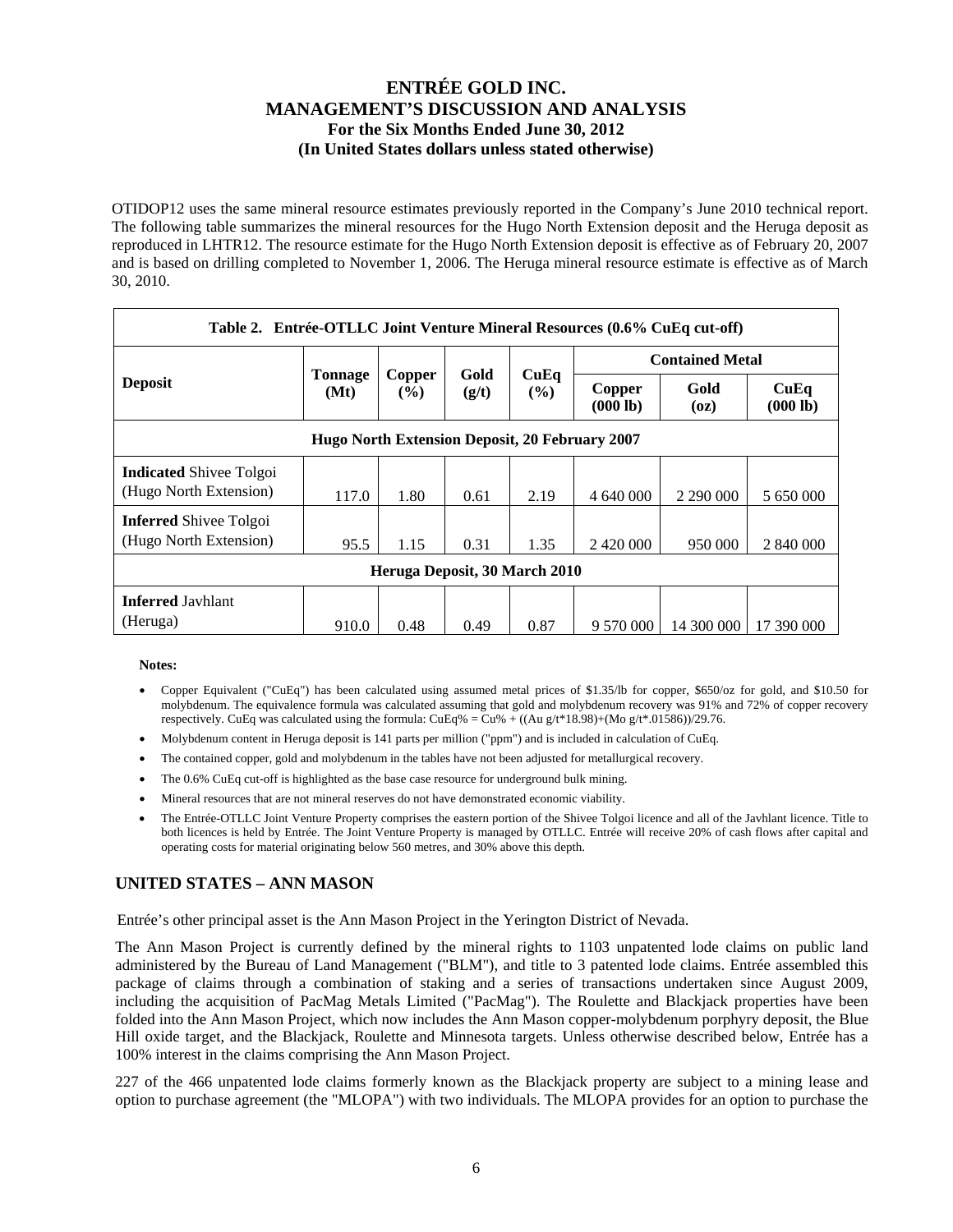227 claims for \$500,000, a 3% NSR royalty (which may be bought down to a 1% NSR royalty for \$2 million) and annual advance minimum royalty payments of \$27,500 which commenced in June 2011 and will continue until the commencement of sustained commercial production. The advance payments will be credited against future net smelter returns royalty payments.

In September 2009, Entrée entered into an agreement with Bronco Creek Exploration Inc., a wholly-owned subsidiary of Eurasian Minerals Inc. (together, "Eurasian"), whereby Entrée may acquire an 80% interest in 214 unpatented lode claims formerly known as the Roulette property. In order to acquire its interest, Entrée must: (a) incur expenditures of \$1,000,000, make cash payments of \$140,000 and issue 85,000 common shares of the Company within three years; (b) make aggregate advance royalty payments totalling \$375,000 between the fifth and tenth anniversaries of the agreement; and (c) deliver a bankable feasibility study before the tenth anniversary of the agreement. In accordance with the agreement, Entrée has completed required exploration expenditures of \$600,000, issued 85,000 shares and made payments totalling \$140,000.

Entrée has an agreement to acquire a 100% interest in three of the unpatented lode claims, which is expected to complete on or before September 13, 2012.

During the three months ended March 31, 2012, Entrée, through a combination of staking and purchase agreements, acquired or entered into agreements to acquire a total of 72 unpatented and patented lode claims within or contiguous to the boundaries of its Ann Mason Project pursuant to which Entrée paid \$2,110,000 and issued 40,000 common shares valued at \$52,293. In order to complete the acquisition of these additional claims, Entrée is required to pay an additional \$1,500,000 by September 13, 2012. During the three months ended June 30, 2012, Entrée relinquished 46 unpatented lode claims and staked an additional 146 claims within or contiguous to the boundaries of its Ann Mason Project.

Subsequent to June 30, 2012, Entrée entered into an agreement to acquire a 100% interest in 17 patented lode claims within the boundaries of the Ann Mason Project for \$100,000 and a 2% NSR royalty on the claims. The agreement, which the following illustration of the Ann Mason Project reflects, is expected to complete in the third quarter of 2012.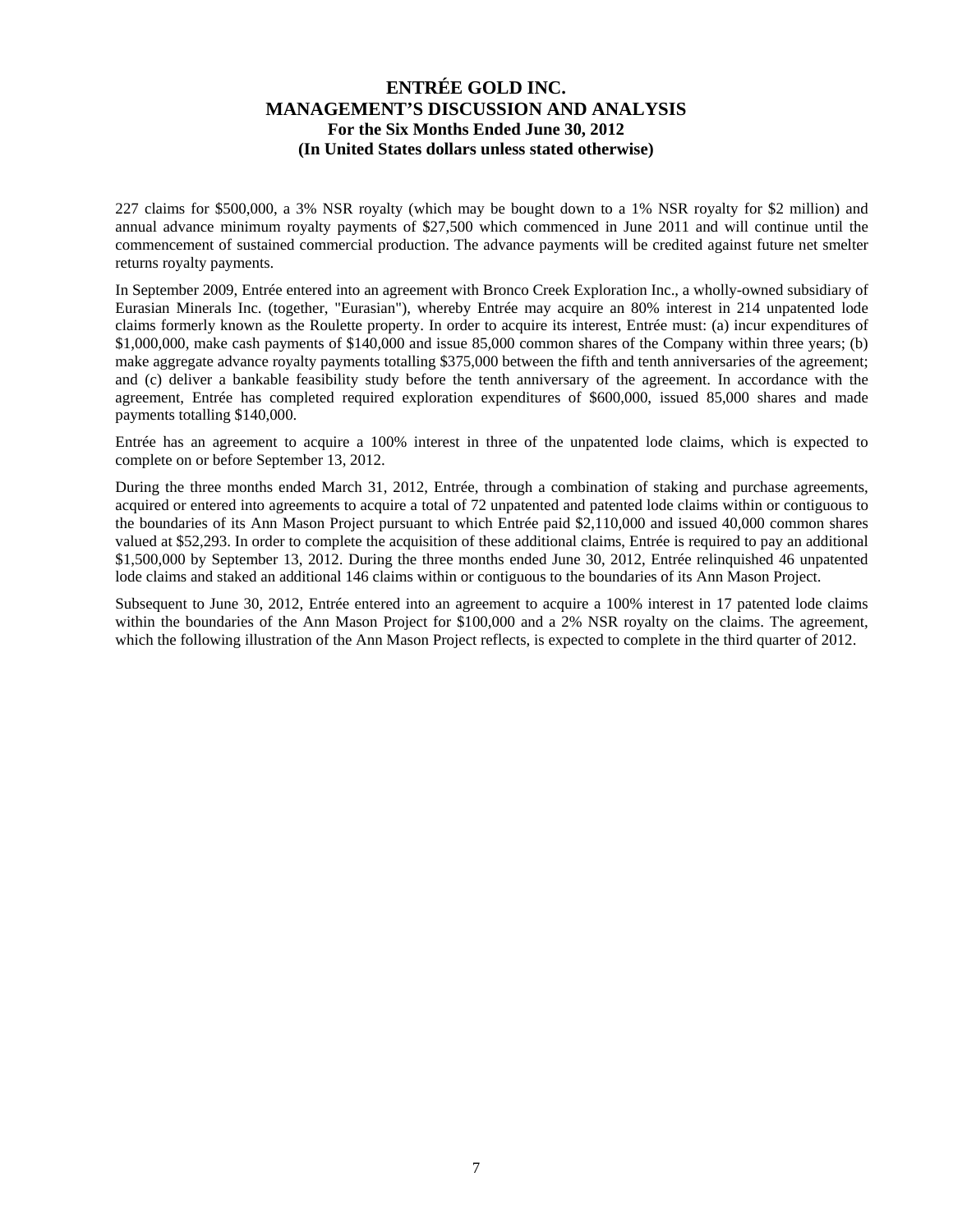

The illustration below depicts the target locations and land status of the Ann Mason Project.

The following information was taken from "Technical Report and Updated Mineral Resource Estimate, Ann Mason Project, Nevada, USA" with an effective date of March 26, 2012 ("AMTR12"). This report was prepared by Scott Jackson, F.AusIMM, Robert Cinits, P.Geo, and Lyn Jones, P.Eng. Mr. Cinits is the Company's Director, Technical Services. A copy of AMTR12 is filed on SEDAR at www.sedar.com and the Company's website at www.entreegold.com. The following information is summarized, derived or extracted from AMTR12. Portions of the information are based on assumptions, qualifications and procedures, which are not fully described herein. Reference should be made to the full text of AMTR12.

### *Mineral Resource Estimate*

The Ann Mason deposit is estimated to contain an indicated resource of 640 Mt averaging 0.41% CuEq (at a 0.3% copper cut-off) estimated to contain over 5.3 billion pounds of copper and 100 million pounds of molybdenum, and an inferred resource of 444 Mt averaging 0.38% CuEq (at a 0.3% copper cut-off) estimated to contain 3.54 billion pounds of copper and 40 million pounds of molybdenum.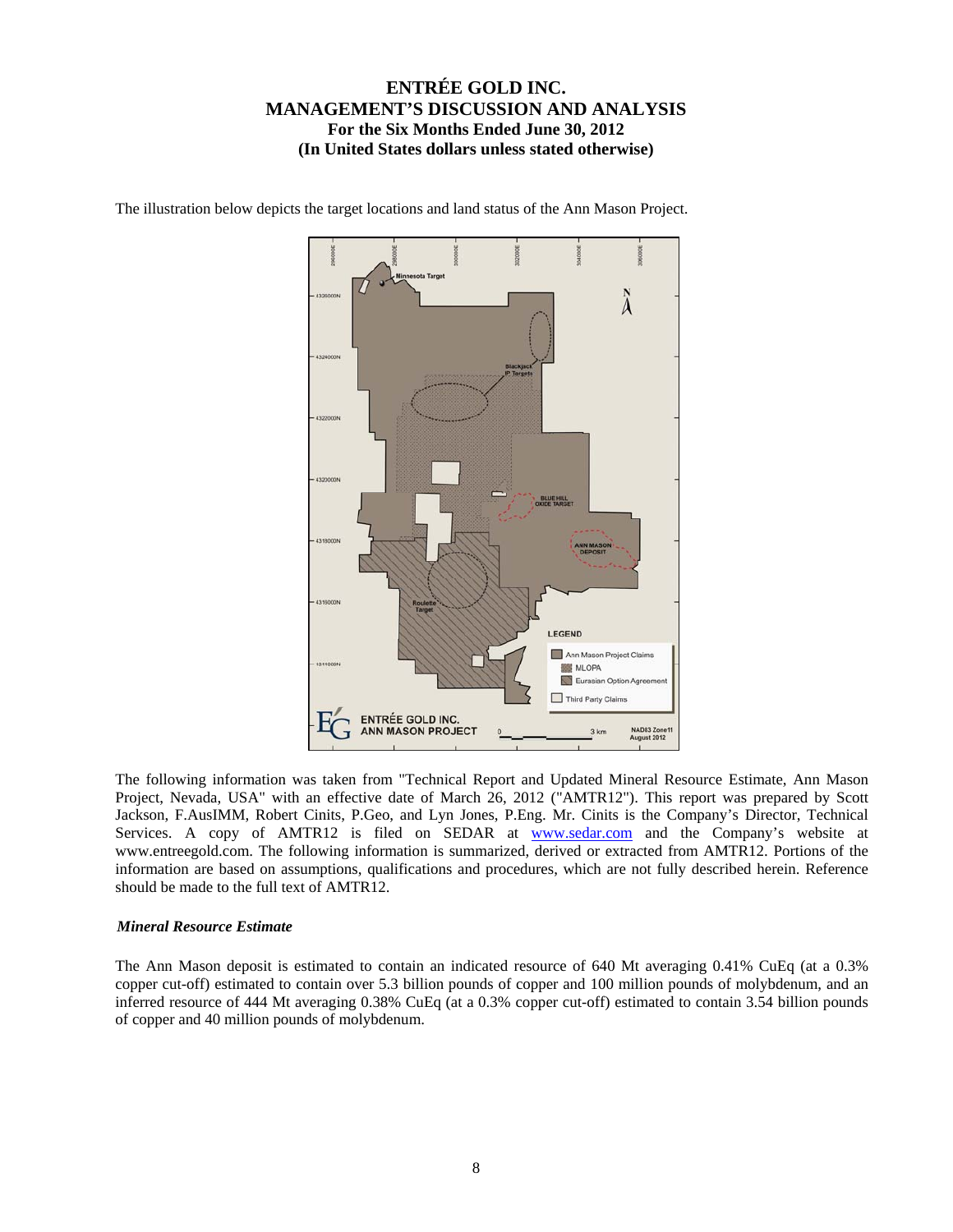The following table summarizes the mineral resource for the Ann Mason deposit as produced in AMTR12. The resource estimate for the Ann Mason deposit is effective as of March 26, 2012:

| Cut-off |                     | <b>Indicated Resources</b> |       |                    |                    |                   |  |  |  |  |  |  |  |  |
|---------|---------------------|----------------------------|-------|--------------------|--------------------|-------------------|--|--|--|--|--|--|--|--|
| Cu (%)  | Tonnes<br>(million) | Cu (%)                     | Mo(%) | lb Cu<br>(billion) | lb Mo<br>(billion) | $CuEq*$<br>$(\%)$ |  |  |  |  |  |  |  |  |
| 0.2     | 1,115               | 0.33                       | 0.007 | 8.04               | 0.16               | 0.35              |  |  |  |  |  |  |  |  |
| 0.25    | 904                 | 0.35                       | 0.007 | 6.98               | 0.13               | 0.38              |  |  |  |  |  |  |  |  |
| 0.3     | 640                 | 0.38                       | 0.007 | 5.38               | 0.10               | 0.41              |  |  |  |  |  |  |  |  |
| 0.35    | 391                 | 0.42                       | 0.007 | 3.60               | 0.06               | 0.45              |  |  |  |  |  |  |  |  |
| 0.4     | 201                 | 0.46                       | 0.008 | 2.04               | 0.03               | 0.49              |  |  |  |  |  |  |  |  |

| Cut-off | <b>Inferred Resources</b> |        |       |                    |                    |                |  |  |  |  |  |  |  |
|---------|---------------------------|--------|-------|--------------------|--------------------|----------------|--|--|--|--|--|--|--|
| Cu (%)  | Tonnes<br>(million)       | Cu (%) | Mo(%) | lb Cu<br>(billion) | lb Mo<br>(billion) | $CuEq*$<br>(%) |  |  |  |  |  |  |  |
| 0.2     | 1,131                     | 0.29   | 0.004 | 7.31               | 0.11               | 0.31           |  |  |  |  |  |  |  |
| 0.25    | 780                       | 0.32   | 0.004 | 5.56               | 0.07               | 0.34           |  |  |  |  |  |  |  |
| 0.3     | 444                       | 0.36   | 0.004 | 3.54               | 0.04               | 0.38           |  |  |  |  |  |  |  |
| 0.35    | 215                       | 0.40   | 0.004 | 1.90               | 0.02               | 0.42           |  |  |  |  |  |  |  |
| 0.4     | 82                        | 0.45   | 0.005 | 0.82               | 0.01               | 0.47           |  |  |  |  |  |  |  |

\*Copper equivalent is calculated using assumed metal prices of: copper \$2.50/lb; and molybdenum \$15.00/lb and assumed metallurgical recoveries relative to copper of: molybdenum 70%.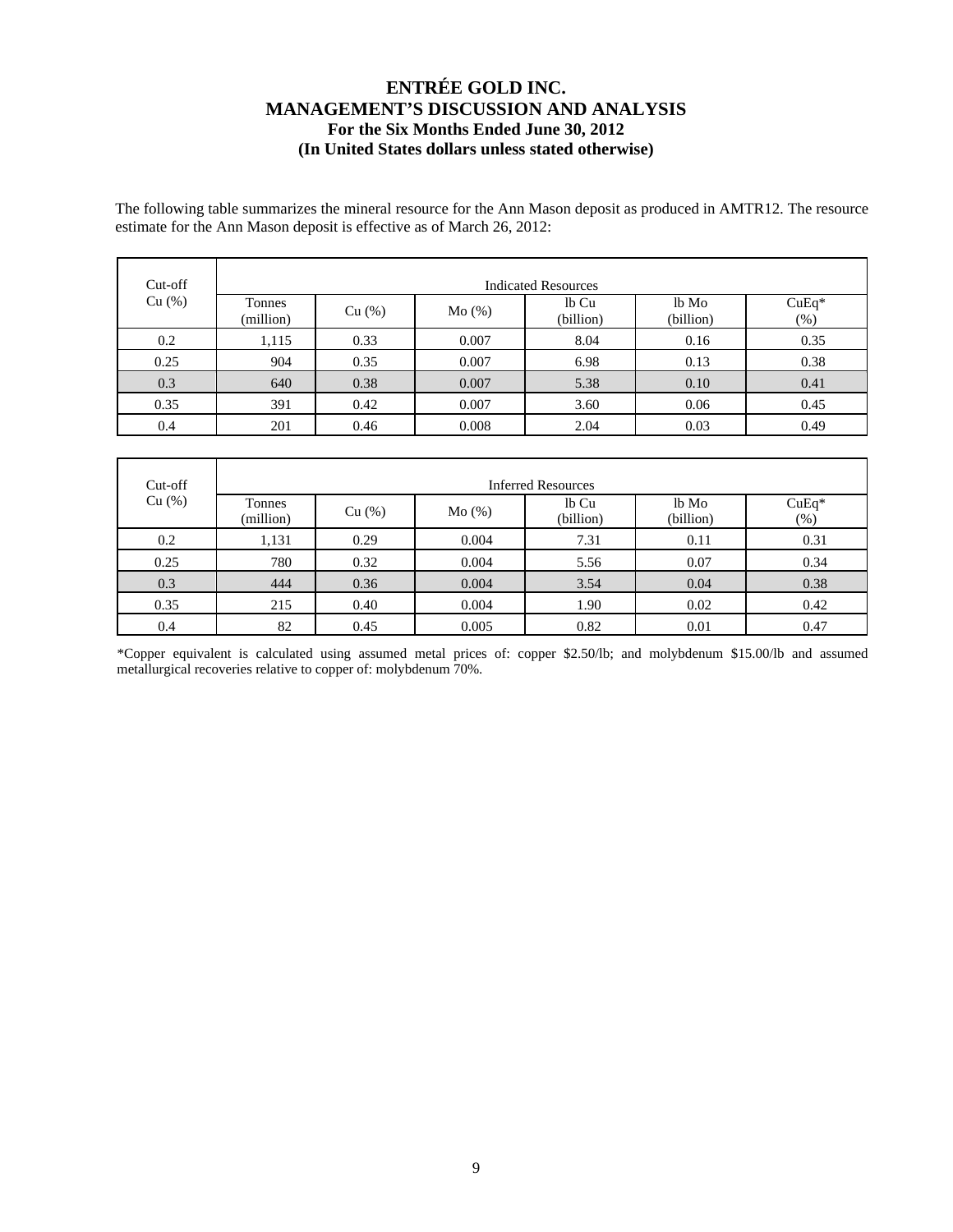|                                       | <b>Three Months</b> | <b>Three Months</b> | <b>Three Months</b> | <b>Three Months</b> |
|---------------------------------------|---------------------|---------------------|---------------------|---------------------|
|                                       | <b>Ended</b>        | <b>Ended</b>        | <b>Ended</b>        | <b>Ended</b>        |
|                                       | <b>June 30,</b>     | March 31,           | December 31,        | September 30,       |
|                                       | 2012                | 2012                | 2011                | 2011                |
| <b>Total Revenues</b>                 | \$                  | \$                  | \$                  | \$                  |
| Net Loss                              | (3,244,705)         | (5,074,832)         | (4,673,755)         | (3,506,238)         |
| Net loss per share, basic and diluted | (0.03)              | (0.04)              | (0.04)              | (0.03)              |
| Working capital                       | 10,512,000          | 14, 344, 275        | 19,004,136          | 10,321,520          |
| Total assets                          | 67,332,879          | 73,075,875          | 74,589,810          | 64,897,779          |
| Total long term liabilities           | 12,878,412          | 13,371,913          | 13,720,492          | 13,727,938          |
|                                       | <b>Three Months</b> | <b>Three Months</b> | <b>Three Months</b> | <b>Three Months</b> |
|                                       | <b>Ended</b>        | <b>Ended</b>        | <b>Ended</b>        | <b>Ended</b>        |
|                                       | <b>June 30,</b>     | March 31,           | December 31,        | September 30,       |
|                                       | 2011                | 2011                | 2010                | 2010                |
| <b>Total Revenues</b>                 | \$                  | \$                  | \$                  | \$                  |
| Net Loss                              | (3,617,950)         | (5,342,265)         | (7,942,711)         | (6,547,970)         |
| Net loss per share, basic and diluted | (0.03)              | (0.05)              | (0.07)              | (0.06)              |

## **SELECTED QUARTERLY FINANCIAL INFORMATION**

(1) Working Capital is defined as Current Assets less Current Liabilities.

For the three months ended June 30, 2012, net loss was \$3,244,705 compared to \$3,617,950 in the six months ended June 30, 2011. For the six months ended June 30, 2012, net loss was \$8,319,537 compared to \$8,960,215 in the six months ended June 30, 2011. During the six months ended June 30, 2012, Entrée incurred slightly lower operating expenditures, primarily from decreased general and administrative expenses, further described below, relative to the six months ended June 30, 2011. These decreases were offset by a gain on sale of mineral property interests, a recorded deferred income tax recovery in the period, and decreased loss from the Entrée-OTLLC Joint Venture resulting in decreased losses from equity investee. As at June 30, 2012, working capital was \$10,512,000 compared to \$19,004,136 as at December 31, 2011. The decrease in working capital is primarily the result of cash used in operations and investing activities (mineral property acquisitions) during the period partially offset by cash proceeds received from share issuances, related to the execution of an over-allotment option in January 2012. As at June 30, 2012, total assets were \$67,332,879 compared to \$74,589,810 as at December 31, 2011. The decrease in total assets over the prior year is the net effect of a decrease in working capital described above. As at June 30, 2012, total long term liabilities were \$12,878,412 compared to \$13,720,492 as at December 31, 2011. The decrease in long term liabilities over the prior year is due primarily to a deferred income tax recovery for the period.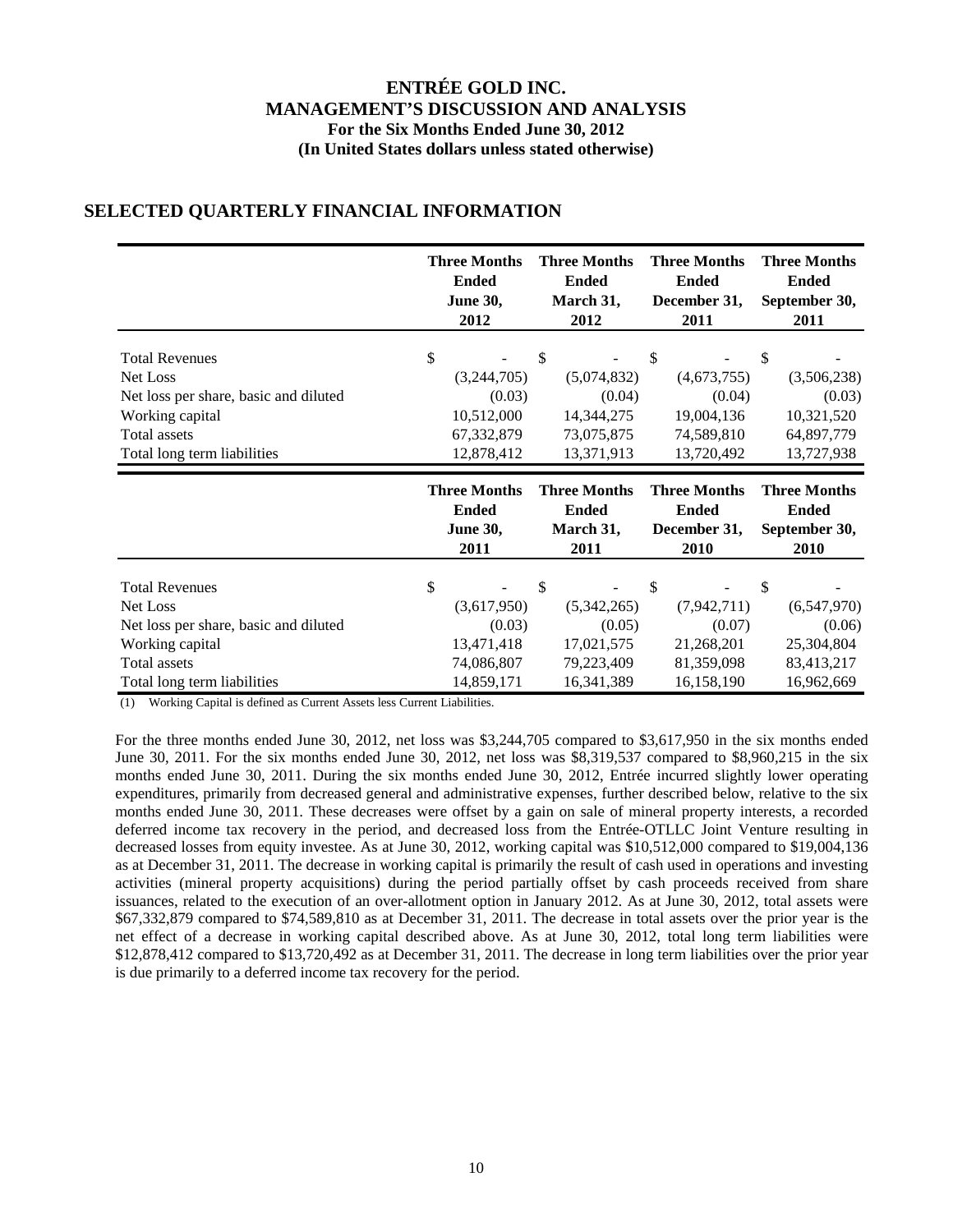## **REVIEW OF OPERATIONS**

Results of operations are summarized as follows:

|                                           | <b>Three Months</b><br><b>Ended</b><br><b>June 30,</b><br>2012 |     | <b>Three Months</b><br><b>Ended</b><br><b>June 30,</b><br>2011 |     | <b>Six Months</b><br><b>Ended</b><br><b>June 30,</b><br>2012 |     | <b>Six Months</b><br><b>Ended</b><br><b>June 30,</b><br>2011 |
|-------------------------------------------|----------------------------------------------------------------|-----|----------------------------------------------------------------|-----|--------------------------------------------------------------|-----|--------------------------------------------------------------|
| Exploration                               | \$<br>2,393,182                                                | \$. | 5,698,144                                                      | \$. | 5,751,259                                                    | \$. | 9,298,385                                                    |
| General and administrative                | 1,116,164                                                      |     | 1,713,002                                                      |     | 2,319,580                                                    |     | 3,081,600                                                    |
| Loss from equity investee                 | 189,507                                                        |     | 645,264                                                        |     | 492,113                                                      |     | 1,289,608                                                    |
| Interest expense                          | 55,344                                                         |     | 34,338                                                         |     | 107,520                                                      |     | 59,970                                                       |
| Stock-based compensation                  | 41,053                                                         |     | 138,077                                                        |     | 1,190,487                                                    |     | 683,046                                                      |
| Depreciation                              | 39,172                                                         |     | 50,083                                                         |     | 80.327                                                       |     | 106,563                                                      |
| Interest income                           | (50, 710)                                                      |     | (129, 259)                                                     |     | (138, 828)                                                   |     | (210, 258)                                                   |
| Gain on sale of mineral property interest |                                                                |     | (125, 916)                                                     |     | (104, 914)                                                   |     | (125, 916)                                                   |
| Gain on sale of investments               |                                                                |     | (2,148,021)                                                    |     |                                                              |     | (2,148,021)                                                  |
| Deferred income tax recovery              | (539,007)                                                      |     | (2, 257, 762)                                                  |     | (1,378,007)                                                  |     | (3,074,762)                                                  |
| Net loss                                  | \$<br>3,244,705                                                |     | 3,617,950                                                      | \$  | 8,319,537                                                    | \$  | 8,960,215                                                    |

Mineral properties expenditures are summarized as follows:

|                                |           | 2011                             |           | <b>June 30,</b><br>2012           |           | <b>June 30,</b><br>2011             |
|--------------------------------|-----------|----------------------------------|-----------|-----------------------------------|-----------|-------------------------------------|
| 1,677,194<br>652,279<br>72,611 | -S        | 4,628,089<br>1,009,271<br>60,784 | \$.       | 4,546,825<br>1,219,800<br>251,446 | -S        | 7,663,795<br>1,508,566<br>173,445   |
| 2,402,084<br>(8,902)           |           | 5,698,144                        |           | 6,018,071<br>(266, 812)           |           | 9,345,806<br>(47, 421)<br>9,298,385 |
|                                | 2,393,182 | 2012                             | 5,698,144 | S                                 | 5,751,259 |                                     |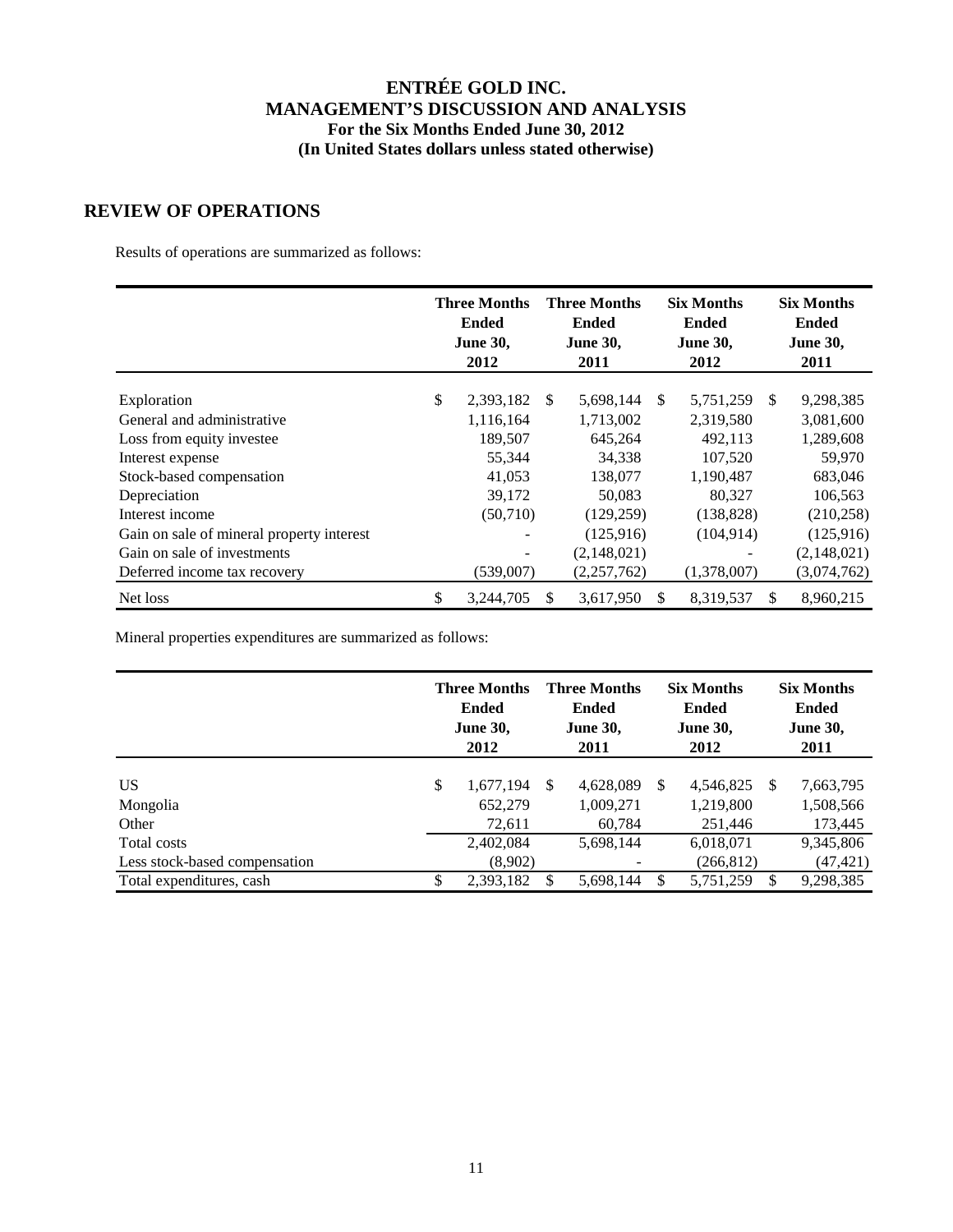## **MONGOLIA**

### **Lookout Hill – Joint Venture Property**

Since formation, and as of June 30, 2012, the Entrée-OTLLC Joint Venture had expended \$22.7 million to advance the project. Under the terms of the Entrée-OTLLC Joint Venture, OTLLC contributed on Entrée's behalf the required cash participation amount of \$4.9 million, equal to 20% of the \$22.7 million incurred to date, plus interest at prime plus 2%.

During the six months ended June 30, 2012, five holes totalling 6,094 metres were completed on the Javhlant licence. Two of the holes (EJD0039 and 0040) tested geophysical targets to the west of Heruga and intersected weak to no mineralization. The other two holes (EJD0034A and 0045) tested the east side of Heruga. Hole 0045 did not reach the planned target due to unexpected faults while 0034A, a daughter hole beneath EJD0034, intersected 590 metres of 0.33% copper, 0.70 g/t gold and 56 ppm molybdenum. The fifth hole tested an IP-gravity target located 2 kilometres to the east of Heruga.

Diamond drilling of a Cretaceous covered area above an IP-gravity target, located 7 kilometres north of Hugo North Extension and to the west of Ulaan Khud, commenced June 25, 2012. Twenty-nine shallow initial holes are planned and when complete the more prospective areas will be filled in with additional holes. Results will be used for locating subsequent diamond drill holes. Ten holes had been completed to the end of June.

### **Lookout Hill - Shivee West**

Entrée has a 100% interest in the western portion of the Shivee Tolgoi mining licence.

In 2011, reverse circulation ("RC") drilling was conducted over the Zone III near-surface epithermal gold target and expanded north, where a new gold zone ("Argo Zone") was discovered 250 metres beyond the previously known area of gold mineralization. The Argo Zone was partly defined by six RC holes (holes EGRC-11-110 to 115), two trenches and surface chip sampling. Hole EGRC-11-112 returned 14 metres of 1.82 g/t gold and hole EGRC-11-111 returned 3 metres of 2.21 g/t gold. Two separate high-grade surface chip samples averaged 42.4 g/t gold over 4 metres and 19.3 g/t gold over 3 metres. Shallow gold mineralization in both zones is hosted by quartz veined felsic volcanic rocks.

In April 2012, Entrée mobilized a field crew to Mongolia to continue exploration of its Shivee West project. Work focussed on geological mapping, excavator trenching and sampling in the Argo/Zone III and Khoyor Mod areas. In total, 22 trenches (1,723 metres) were excavated. The area of Argo gold mineralization was extended 140 metres further north from mineralization defined by 2011 RC drilling and the Argo Zone now measures approximately 400 metres long by up to 130 metres wide. One of the trench samples returned 81.4  $g/t$  gold over 3 metres, confirming and expanding 2011 high-grade gold values.

Khoyor Mod is located approximately 6 kilometres south of Argo and comprises a 250 metre by 300 metre area of quartz stockwork within Devonian sediments. The stockwork is anomalous in gold (trace to 0.58 g/t) and copper  $(67 -$ 505 ppm) and is indicative of a porphyry target.

For the three months ended June 30, 2012, Shivee West expenses were \$652,279 compared to \$1,009,271 during the three months ended June 30, 2011. For the six months ended June 30, 2012, Shivee West expenses were \$1,219,800 compared to \$1,508,566 during the six months ended June 30, 2011. The lower expenses in 2012 compared to 2011 resulted primarily from decreased general and administrative costs due to lower payroll and geological consulting expenses.

## **UNITED STATES**

In addition to its Ann Mason Project, Entrée has interests in non-material properties in Nevada, New Mexico and North Dakota.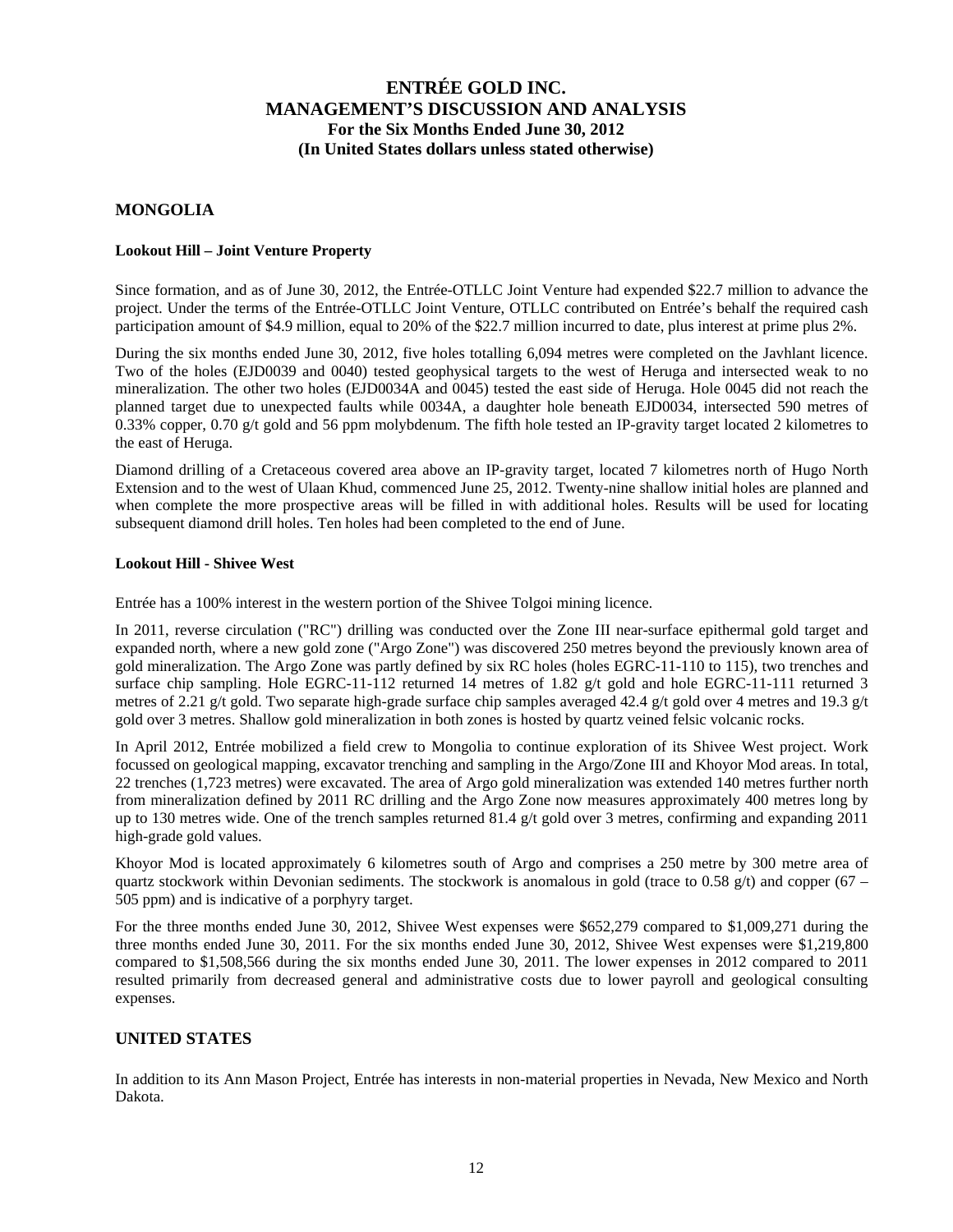### **Ann Mason Project, Nevada**

The Ann Mason Project is Entrée's most advanced project outside of Mongolia.

To date, excluding any capitalized mineral property acquisition costs, Entrée has expended approximately \$21 million on the Ann Mason Project including \$1.6 million in the three months ended June 30, 2012. Exploration work has primarily consisted of step out holes to explore the potential for adding mineralization to the west and north of the previously defined Ann Mason resource, and infill drilling to increase resource confidence. In addition, Entrée completed detailed geochemical sampling, and RC and diamond drilling to test shallow oxide copper mineralization in the Blue Hill oxide target.

Core drilling commenced at the Ann Mason deposit in late 2010. At the end of June 2012, Entrée had completed 30 holes for a total of approximately 34,000 metres. Drilling significantly expanded the known limits of mineralization and allowed Entrée to better define the copper, molybdenum, gold and silver distribution within the deposit. In December 2011, work started on additional sampling and assaying of historical core. A total of 6,333 samples from 44 Anaconda holes have now been reassayed to check copper assays and to add molybdenum, gold and silver to the resource database.

Metallurgical testing of two chalcopyrite-pyrite sulphide core composite samples from the deposit, averaging 0.20% and 0.28% copper, respectively, was recently completed at METCON Research ("Metcon") in Tucson, Arizona. Locked cycle flotation testing on a 105 micron ("µm") grind size showed 92% copper recovery on both samples into a 21-25% copper concentrate. These recent studies are in addition to the previous Ann Mason sulphide flotation study on two composite samples with head grades of 0.46% copper and 0.37% copper. These samples returned copper recoveries of over 93% in locked cycle flotation testing and yielded copper concentrate grades of approximately 27% and 36%, respectively.

Two additional rougher flotation variability tests were also completed at Metcon, one on the low-grade chalcopyritepyrite concentrate, at a coarser grind size of 146 µm and the other on the mid-grade chalcopyrite-pyrite concentrate at a grind size of 126 µm. These tests were done to compare recoveries with the finer (105 µm) grind. The low-grade (0.20% copper) concentrate at 146  $\mu$ m showed a 6% drop in recovery, while the effect of using a coarser grind (126  $\mu$ m) on the mid-grade concentrate was minimal (approximately 1% drop in recovery).

In February, the Company retained the services of AGP Mining Consultants Inc., of Toronto, Canada to begin preparation of a PEA for the Ann Mason deposit and the Blue Hill copper oxide target. The study is ongoing and is expected to be completed in the second half of 2012. In May 2012, drilling at the Ann Mason deposit was suspended pending completion of the PEA.

On the near-surface Blue Hill oxide target (3 kilometres northwest of the Ann Mason deposit), copper oxide mineralization extends from surface to a depth of up to 185 metres (average approximately 125 metres), over an area of 800 by 500 metres and remains open to the northwest and southeast. Drilling of the underlying sulphide target remains very widely spaced, but has identified a target area more than one kilometre in width, which still remains open in most directions. Significant molybdenum mineralization was also intersected in two of the drill holes targeting the sulphide mineralization.

Since 2010, 24 RC holes totalling 4,266 metres and 13 diamond drill holes totalling 5,147 metres have been completed at Blue Hill. Most holes were targeted to test oxide mineralization; however, two diamond holes (019 and 021) were drilled east of the oxide copper zone to test deeper sulphide copper potential. These holes encountered long intervals of sulphide copper mineralization including 644 metres of 0.19% copper (from 238 metres) and 266 metres of 0.18% copper (from 218 metres). A third diamond hole (EG-BH-11-031) located 750 metres east-southeast of EG-BH-11-019 between Blue Hill and Ann Mason was collared into bedrock late in 2011 and completed to a depth of 756 metres in February. Assay results from EG-BH-11-031 returned 13.78 metres of 0.28% copper from 22.2 metres depth. A deeper sulphide zone (406 to 448 metres) returned 0.31% copper within a broader zone (406 to 566 metres) averaging 0.16% copper. Hole -031 is located in an area with no previously documented copper mineralization.

Column leach testwork on four composite oxide and oxide-sulphide mineralized samples from Blue Hill was completed in July by Metcon. The four composites returned excellent copper recoveries, ranging from approximately 83% in the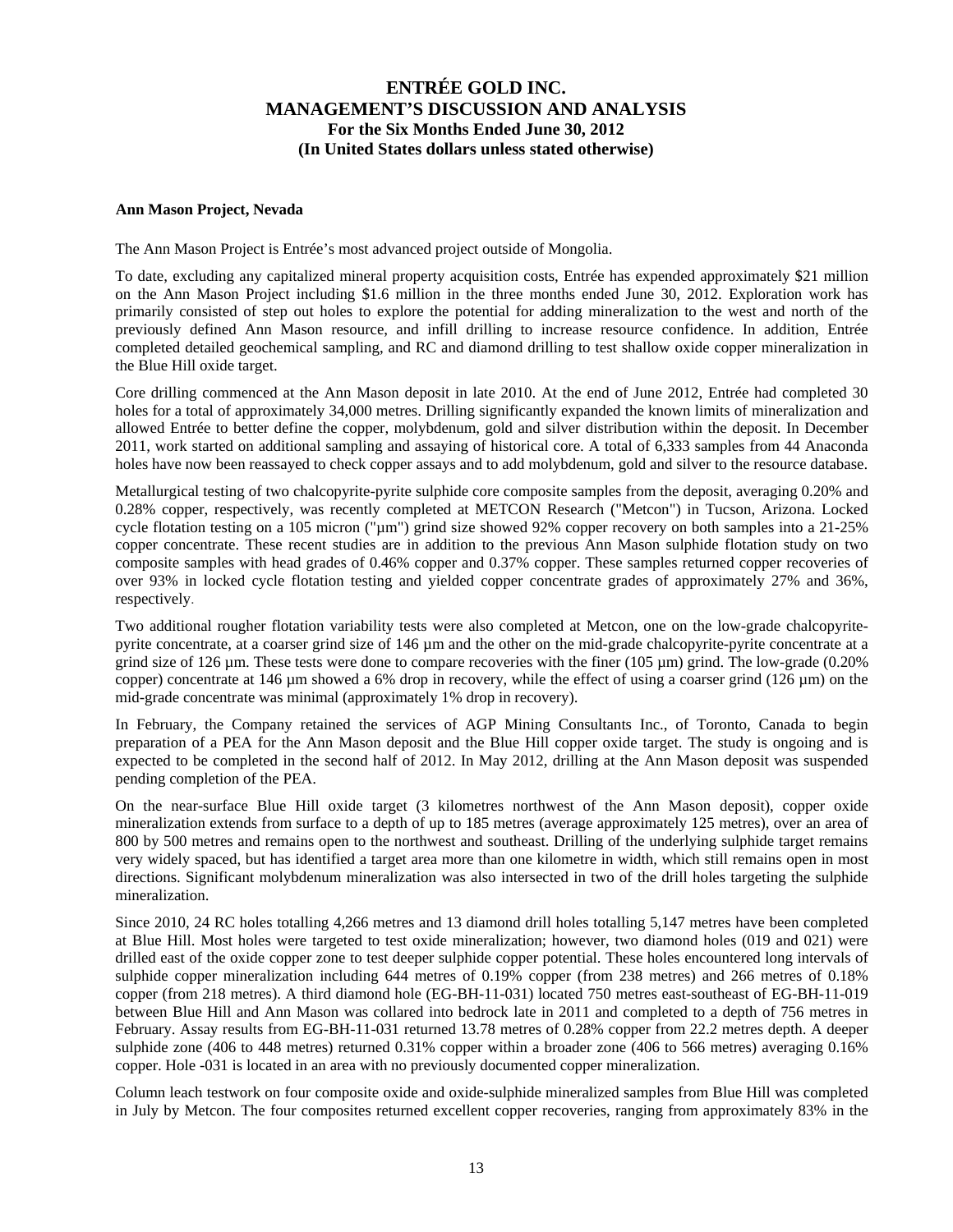mixed composite to 87% in the mid-grade composite. The average recovery of the four composites is 84.8%. All composites showed very fast recovery rates with the four columns returning indicated cumulative copper extractions averaging 70% after 15 days of leach cycle.

One hole was completed to a depth of 713 metres on the Roulette target in early April 2012. This hole deepened an RC pre-collar hole previously drilled to 542 metres. The hole passed through the Blue Hill Fault into the target granodiorite at approximately 555 metres. The hole terminated at 712.9 metres on April 4 after consistently poor recovery, slow and expensive drilling, and weak mineralization.

For the three months ended June 30, 2012, Ann Mason Project expenditures were \$1,639,524 compared to \$4,440,535 during the three months ended June 30, 2011. For the six months ended June 30, 2012, Ann Mason Project expenditures were \$4,484,684 compared to \$6,877,338 during the six months ended June 30, 2011. The lower expenses in 2012 resulted primarily from a decrease in drilling activities.

### **Lordsburg and Oak Grove, New Mexico**

In June 2007, Entrée entered into an agreement with Empirical Discovery LLC ("Empirical") to explore for and develop porphyry copper targets in southeastern Arizona and southwestern New Mexico. .

On May 2, 2012, Entrée entered into an agreement with Empirical to purchase a 100% interest in two targets - the Lordsburg property in New Mexico, and the Oak Grove property, which is located approximately 45 kilometres northeast of Lordsburg. Pursuant to the agreement, Entrée paid \$100,000 and issued 500,000 common shares of the Company. Each property is subject to a 2% NSR royalty granted to Empirical. Each NSR royalty may be bought down to 1% for \$1 million if the option is exercised on or before January 1, 2015. The buydown option may be extended to January 1, 2016 or January 1, 2017, in which case the buydown price will be \$2 million and \$200,000 will be payable for each 12 month extension. The buydown price and extension payments are payable in cash or a combination of cash and common shares at Entrée's election. Empirical has an option, until March 1, 2013, to reacquire the Oak Grove property for no consideration in the event that Entrée does not complete a minimum amount of drilling prior to January 1, 2013.

The Lordsburg claims cover 2,013 hectares adjacent to the historic Lordsburg copper-gold-silver district in New Mexico. Drilling at Lordsburg has been successful in discovering a porphyry copper-gold occurrence in an area previously known only for vein-style gold mineralization. Future drilling will be directed towards expanding the existing drill defined copper and gold zone.

The proposed Plan of Operations for Lordsburg has been approved by the Bureau of Land Management and an Application to Conduct Mineral Exploration has been approved by the New Mexico Division of Mining and Minerals. The Lordsburg Plan of Operations/Environmental Assessment and Application to Conduct Mineral Exploration provides for drilling on 65 additional sites and 28.2 acres of surface disturbance. An additional reclamation bond was posted in July.

Work on the 1,435 hectare Oak Grove property to date has consisted of permitting, negotiation of access agreements, a 17 line kilometre induced polarization ("IP") survey and a 50 line kilometre magnetic survey. The work defined moderate chargeability anomalies associated with a strong, circular magnetic feature.

A Minimal Impact Application to Conduct Mineral Exploration, filed with the New Mexico Division of Mining and Minerals, has been approved and a reclamation bond posted.

For the three months ended June 30, 2012, expenses incurred on the Lordsburg and Oak Grove targets were \$30,210 compared to \$45,424 during the three months ended June 30, 2011. For the six months ended June 30, 2012, expenses incurred on the Lordsburg and Oak Grove targets were \$51,643 compared to \$79,544 during the six months ended June 30, 2011. Minimal work was completed on the Lordsburg and Oak Grove targets during 2011 and the first half of 2012.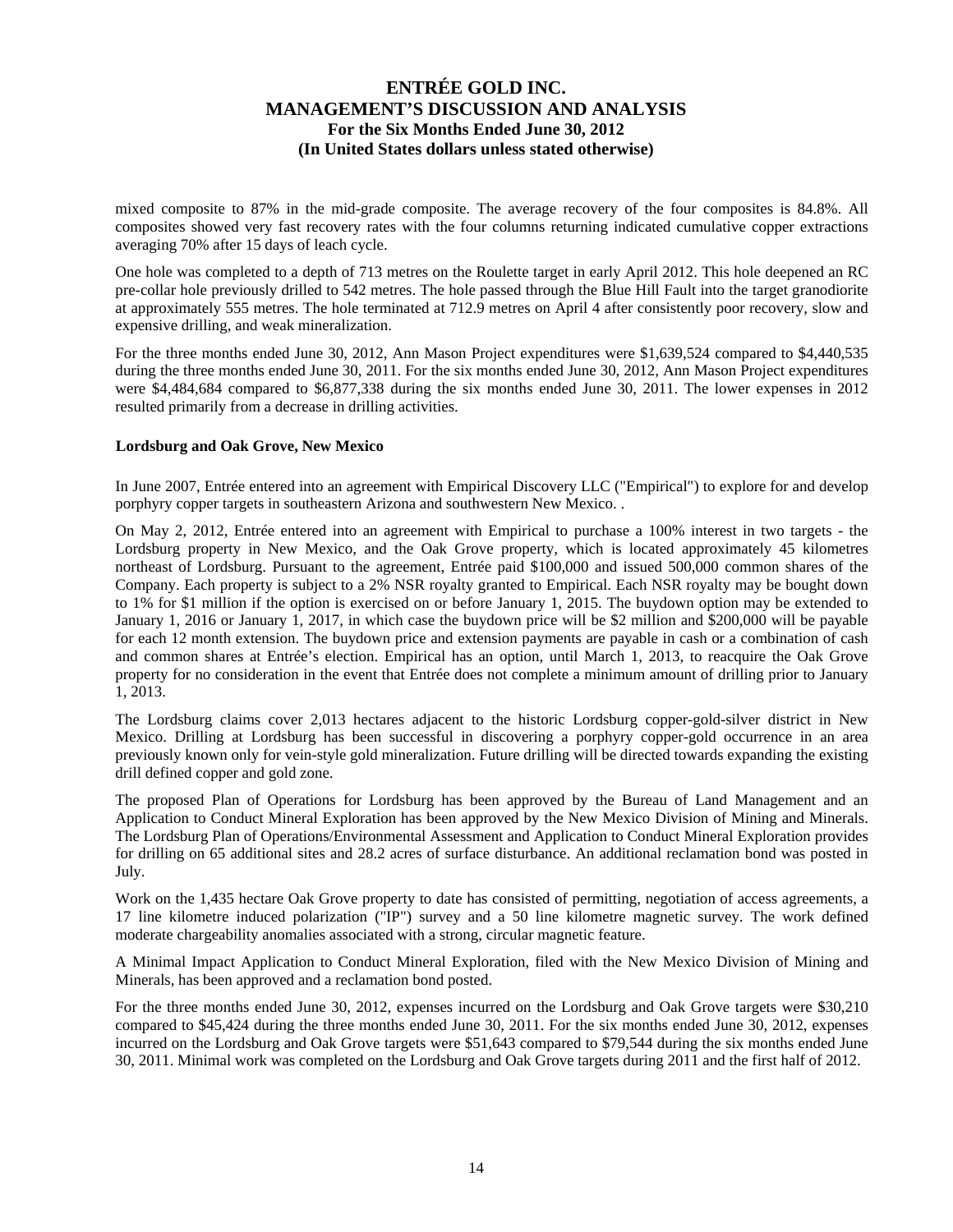### **Shamrock, Nevada**

The Shamrock property was acquired on June 30, 2010 through the acquisition of PacMag. The Shamrock property is a copper skarn exploration target located in the Yerington copper porphyry district in western Nevada. The property consists of 54 claims covering approximately 362 hectares (895 acres). Entrée has a 100% interest in 18 unpatented lode mining claims (the McConnell Canyon claims). An additional 13 patented and 23 unpatented lode mining claims are subject to an exploration and option agreement, with an option to purchase 100% interest in the claims for \$300,000 payable in three equal \$100,000 tranches on September 12, 2010, 2011 and 2012. Entrée made the initial and second \$100,000 payments in September 2010 and September 2011.

#### **Eagle Flats, Nevada**

In March 2011, Entrée entered into a mining lease and option to purchase agreement with respect to 58 unpatented lode claims, 65 kilometres east of Yerington, in Mineral County, Nevada. Under the agreement, as amended, Entrée may lease the claims for combined payments of \$125,000 over five years, and must reimburse \$30,000 in property and recording costs. Entrée has an option to purchase the claims for \$500,000, subject to a 2% NSR royalty which may be bought down to a 1% NSR royalty for \$500,000. After the fifth anniversary, Entrée must pay \$40,000 per year, either as a lease payment or an advanced royalty payment, depending on whether the option has been exercised. Advanced royalty payments will be credited against future NSR royalty payments.

### **AUSTRALIA**

#### **Blue Rose Joint Venture**

Entrée has a 51% interest in the Blue Rose copper-iron-gold-molybdenum joint venture property, with Giralia Resources Pty Ltd, now a subsidiary of Atlas Iron Limited (ASX:AGO) ("Atlas"), retaining a 49% interest. The joint venture covers exploration licence EL 3848 in the Olary Region of South Australia, 300 kilometres north-northeast of Adelaide. Magnetite iron formations occur in the southern portion of this 1,000 square kilometre tenement, and a zone of copper oxide mineralization and a gold target (Golden Sophia) are located in the north-central area of the tenement. Tenement EL3848 expired on July 18, 2012 and a subsequent licence application has been submitted to the Department of Primary Industries and Resources of South Australia. The Company has been advised that it will be approximately 2 months before any new licence is offered to the Blue Rose Joint Venture parties. Current owners have renewal priority for licences in South Australia.

In September 2010, the joint venture entered into an agreement with Bonython Metals Group Pty Ltd ("BMG"), a private Australian resource company. BMG purchased 100% of the iron ore rights on the joint venture property in exchange for 6% of BMG's future issued capital. Should BMG convert to a public company by September 25, 2012, BMG will exchange the joint venture's shares in the private company for 6% of the initial public offering on the day of listing. Should BMG fail to publicly list its shares by that date, it shall, by way of a selective share buy-back, acquire the joint venture's private shares for A\$25 million. On January 31, 2011, BMG issued 3,060 ordinary shares to Entrée representing Entrée's 51% interest of the joint venture's 6% ownership of BMG. On February 27, 2012, the Federal Court of Australia ordered that BMG be wound up; a liquidator has subsequently been appointed.

The joint venture also entered into a mineral development agreement with WASCO Mining Company Pty Ltd ("WASCO"). WASCO is a private Australian investment group owned 50% by a Chinese investment vehicle targeting copper production opportunities in Australia. On May 30, 2012, the joint venture sent a formal notice of termination of the mineral development agreement with WASCO.

A soil sampling program was completed by the joint venture over the Golden Sophia shallow gold target in August 2011. The survey confirmed the previous Battle Mountain gold in soil anomaly and defined a new, linear gold anomaly located approximately 700 metres to the northeast. An RC drill program is planned after completion of all native title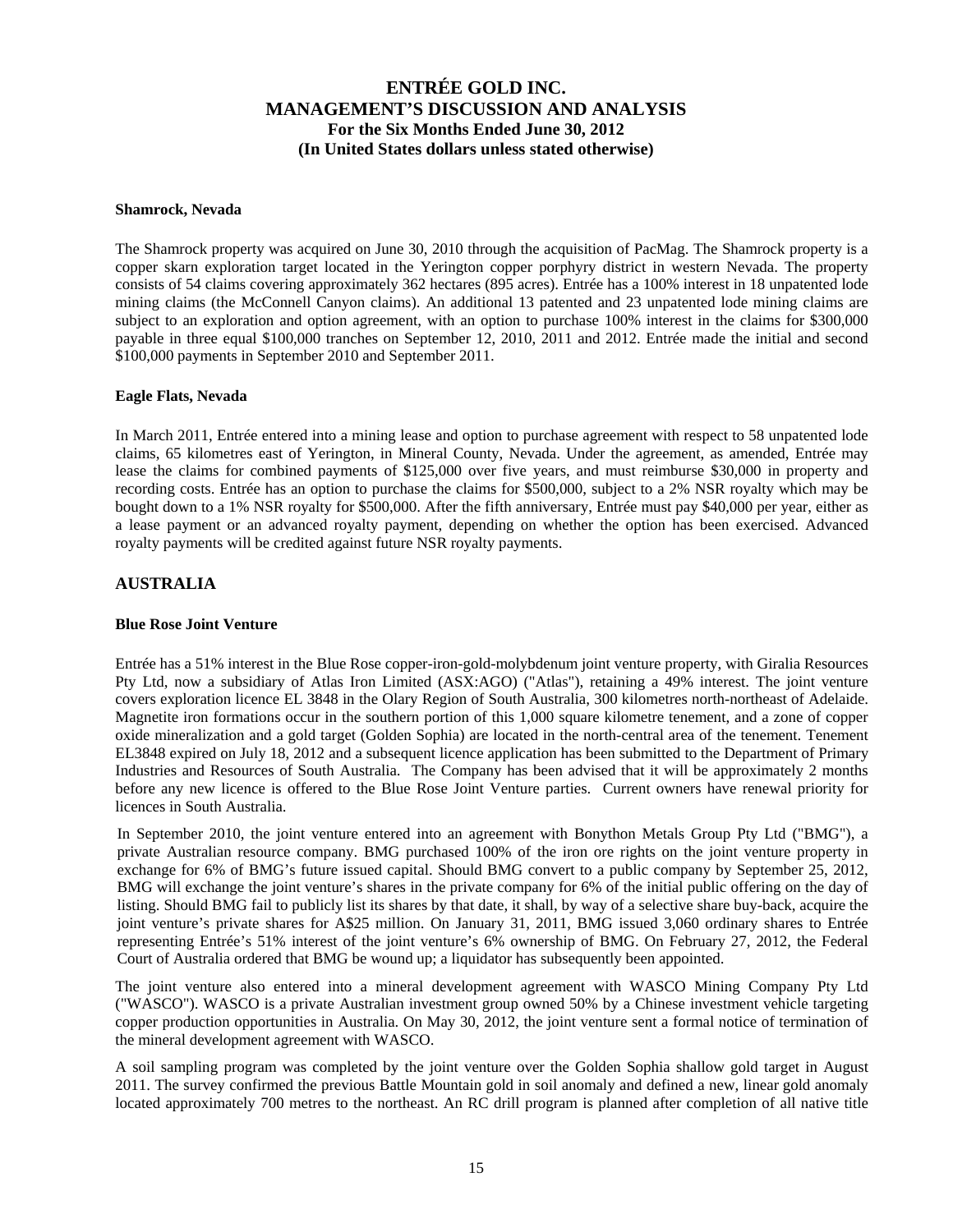requirements. On September 22, 2011, the joint venture filed notice to initiate negotiations with native title parties, as required under the Mining Act of South Australia. A Native Title Mining Agreement for Exploration has been negotiated with the Ngadjuri Nation and is in the process of being executed.

### **Mystique Farm-Out**

Mystique is an early stage gold exploration property comprised of exploration licence E28/1915, held by Entrée. Entrée entered into a farm-out agreement with Black Fire Gold Pty Ltd, a wholly-owned subsidiary of Black Fire Minerals Limited (ASX:BFE – "Black Fire"), pursuant to which Black Fire can earn a 60% interest in the property by expending A\$1 million by September 2012 and a 75% interest by expending A\$2.5 million by September 2014. Black Fire can earn an additional 10% interest by sole funding a pre-feasibility study on the property. The property is located in the Albany-Fraser Province of West Australia. Black Fire's 2010 exploration program did not return any significant results and many drill holes failed to reach bedrock. No additional work has been completed since.

A diamond drilling program was completed by Black Fire in February 2012. The program comprised 5 core holes totalling 642 metres and rotary mud drilling totalling 347.8 metres. None of the holes returned significant assays.

## **PERU**

In September 2010, Entrée entered into a conditional agreement with a private Peruvian company whereby Entrée may acquire an initial 70% interest in the Lukkacha property located in Tacna Province of southeastern Peru. The property is situated within 50 kilometres of the international border with Chile, and initiation of work is subject to Entrée obtaining a Supreme Decree allowing it to work on the property. Subject to obtaining the Supreme Decree, Entrée may earn a 70% interest by making cash payments totalling \$215,000 and expending a minimum of \$1.5 million on exploration, to include a minimum 6,000 metres of diamond drilling, within 24 months. Once Entrée has earned a 70% interest, it may acquire a further 30% interest by paying the vendors \$2 million within 24 months. The vendors would retain a 2% NSR royalty, half of which may be purchased at any time for \$1 million.

The property consists of seven concessions totalling 4,400 hectares which cover two large areas of surface alteration, iron oxides and quartz veining approximately 50 kilometres along the structural trend southeast from the giant Toquepala mining operation of Grupo Mexico. The property has never been drilled and represents a unique opportunity for early stage exploration within an under-explored major copper district. Further exploration (geophysics and drilling) is dependent on receipt of the Supreme Decree.

For the three months ended June 30, 2012, Lukkacha expenses were \$13,776 compared to \$5,196 during the three months ended June 30, 2011. For the six months ended June 30, 2012, Lukkacha expenses were \$32,811 compared to \$52,863 during the six months ended June 30, 2011.

## **GENERAL AND ADMINISTRATIVE**

For the three months ended June 30, 2012, general and administrative expense, including foreign exchange gains and losses but before stock-based compensation, was \$1,116,164 compared to \$1,713,002 during the three months ended June 30, 2011. For the six months ended June 30, 2012, general and administrative expense, including foreign exchange gains and losses but before stock-based compensation, was \$2,319,580 compared to \$3,081,600 during the six months ended June 30, 2011. The decrease in 2012 was due to a number of factors including decreases in accounting, legal, and regulatory fees compared to 2011.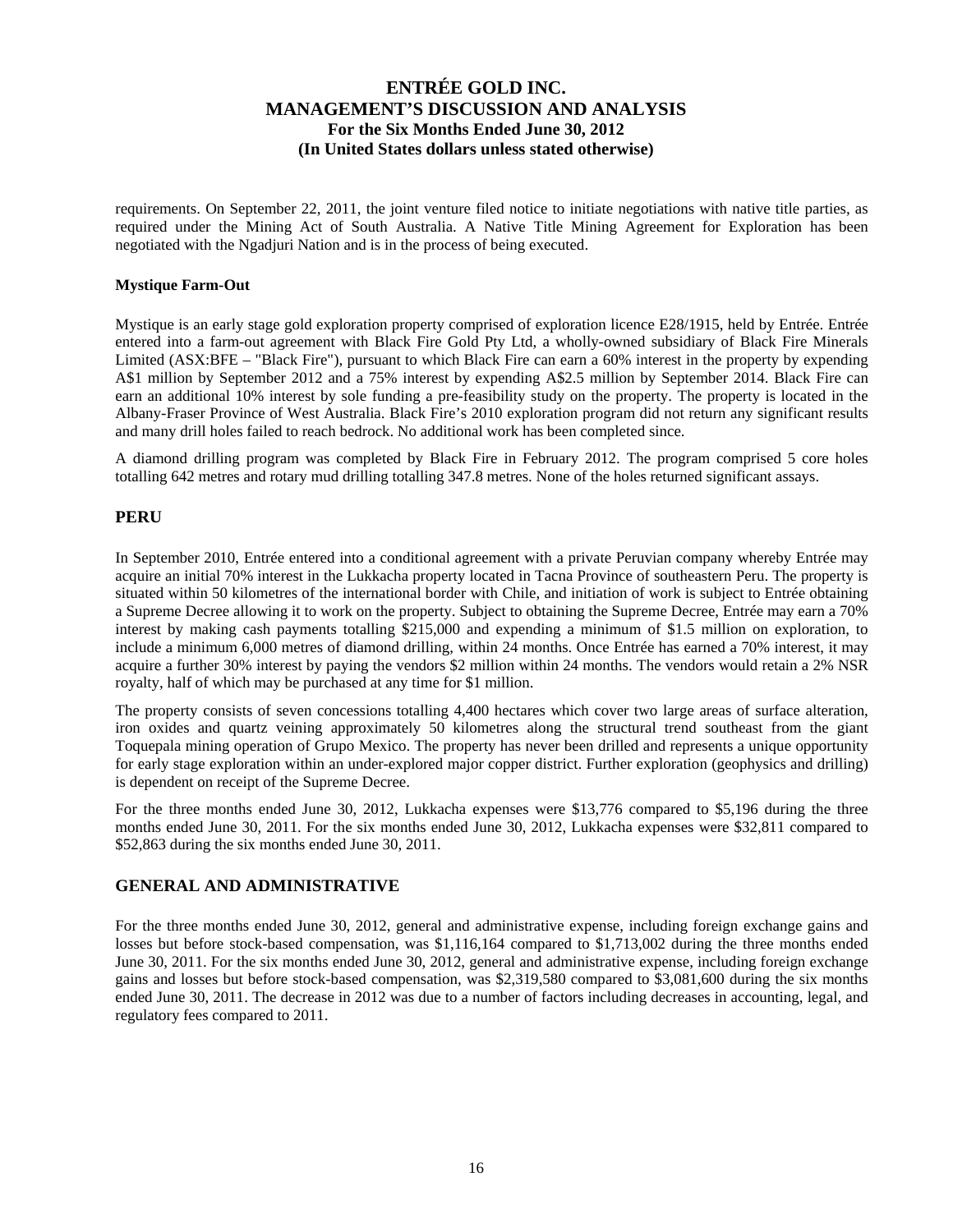## **STOCK-BASED COMPENSATION**

For the three months ended June 30, 2012, stock-based compensation expense was \$41,053 compared to \$138,077 during the three months ended June 30, 2011. For the six months ended June 30, 2012, stock-based compensation expense was \$1,190,487 compared to \$683,046 during the six months ended June 30, 2011. During the six months ended June 30, 2012, 1,882,000 options were granted with a fair value of \$1,124,930, compared to 325,000 options that were granted with a fair value of \$671,037 during the six months ended June 30, 2011.

## **INTEREST INCOME AND EXPENSE**

For the three months ended June 30, 2012, interest income was \$50,710 compared to \$129,259 during the three months ended June 30, 2011. For the six months ended June 30, 2012, interest income was \$138,828 compared to \$210,258 during the six months ended June 30, 2011. The Company earns interest income on its invested cash, which decreased compared to the equivalent period last year due primarily to cash expenditures on operations throughout the year. Interest expense is accrued on its loan payable to OTLLC.

## **VALUATION OF LONG-TERM INVESTMENT**

## **Equity Method Investment**

As further described in the notes to the Unaudited Consolidated Financial Statements, Entrée has a 20% interest in a joint venture with OTLLC. As at June 30, 2012, the Company's investment in the joint venture was \$38,644 (December 31, 2011 - \$98,450). The Company's share of the loss of the joint venture was \$492,113 for the six months ended June 30, 2012 (June 30, 2011 - \$1,289,608) plus accrued interest expense of \$107,520 for the six months ended June 30, 2012 (June 30, 2011 - \$59,970).

# **OUTLOOK**

Entrée is primarily focused on exploring its principal properties in Nevada and Mongolia. In addition, Entrée is engaged in evaluating acquisition opportunities which are complementary to its existing projects, particularly large tonnage base and precious metal targets in eastern Asia and the Americas. These efforts have resulted in the consolidation of the Ann Mason Project in Nevada (including through the acquisition of PacMag and the agreement with Eurasian) and a conditional agreement on the Lukkacha property in Peru. The commodities Entrée is most likely to pursue include copper, gold and molybdenum, which are often associated with large tonnage, porphyry related environments. Smaller, higher grade systems will be considered by Entrée if they demonstrate potential for near-term production and cash-flow. If Entrée is able to identify smaller, higher grade bodies that may be indicative of concealed larger tonnage mineralized systems, it may negotiate and enter into agreements to acquire them.

Entrée has not generated any revenue from operations since its incorporation and Entrée anticipates that it will continue to incur operating expenses without revenues until the Joint Venture Property in Mongolia is brought into production or it is able to identify a mineral reserve in a commercially exploitable quantity on one or more of its mineral properties and it builds and operates a mine. As at June 30, 2012, Entrée had working capital of approximately \$10.5 million. Entrée's average monthly operating expenses for the three months ended June 30, 2012, were approximately \$1.2 million, including exploration, general and administrative expenses and investor relations expenses. Due to the nature of Entrée's mineral property interests and related exploration expenses, it has the ability to alter the timing of these expenditures and, to a lesser extent, its general and administrative expenses. In order to advance its existing projects beyond the next twelve months, and to consider acquiring any additional complementary projects, Entrée will have to raise additional funds. In order to provide the Company with flexibility to raise funds should the opportunity arise, the Company announced on November 19, 2010 that it had filed a short form base shelf prospectus with the securities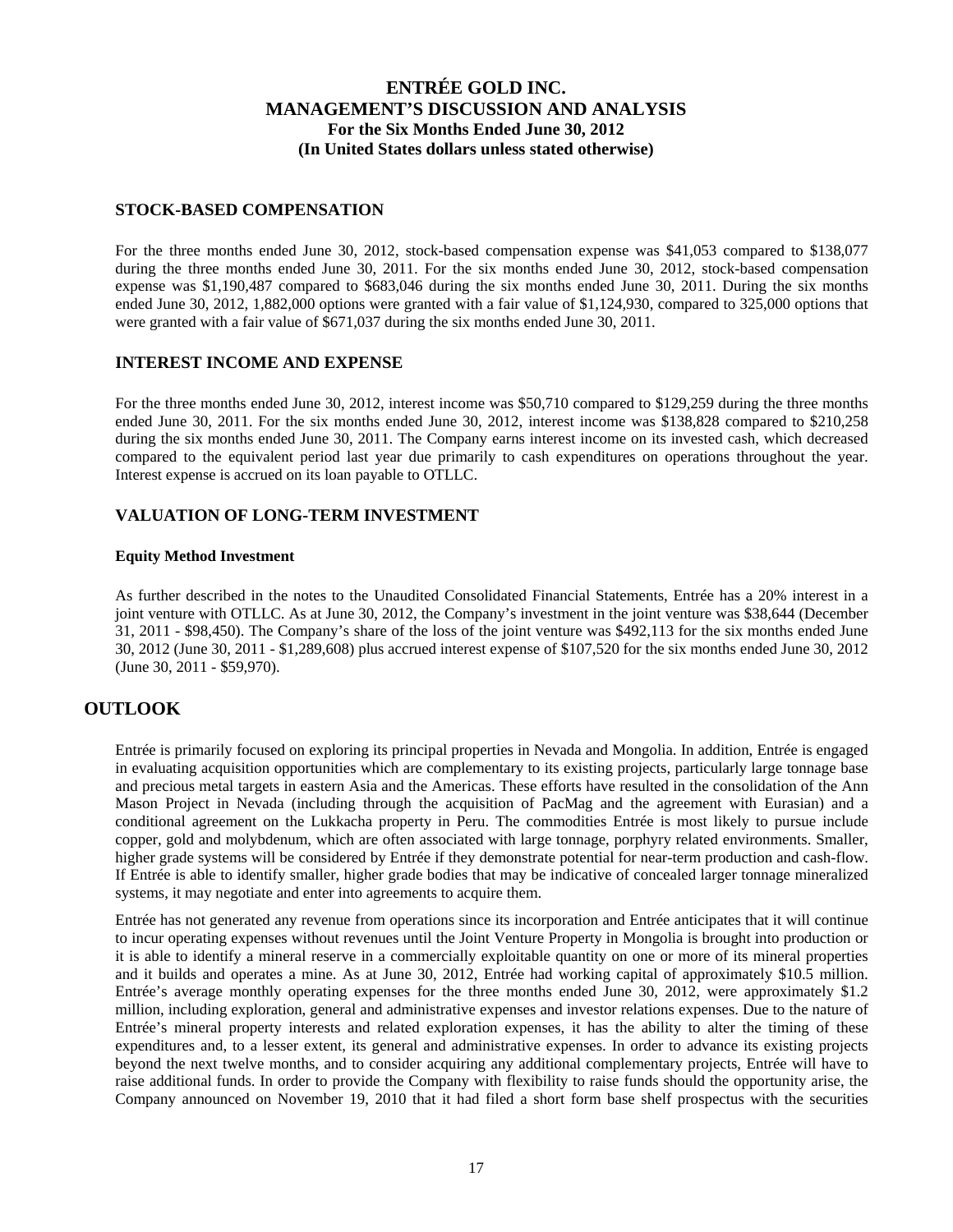commissions in each of the provinces of Canada, except Quebec, and a corresponding shelf registration statement with the United States Securities and Exchange Commission on Form F-10/A. These filings will allow the Company to make offerings of common shares, warrants, subscription receipts or any combination of such securities up to an aggregate offering price of C\$100,000,000 during the 25-month period that the short form base shelf prospectus remains effective. Net proceeds from the sale of the securities, if any, are expected to be used by the Company for acquisitions, development of acquired/existing mineral properties, working capital requirements and/or for other general corporate purposes. The Company completed a marketed offering in November 2011, raising gross proceeds of \$14,075,483, and raised addition gross proceeds of \$1,628,583 in January 2012 through the exercise of the related over-allotment option. The foregoing amounts include gross proceeds from the sale of common shares to Rio Tinto pursuant to the exercise of its pre-emptive rights.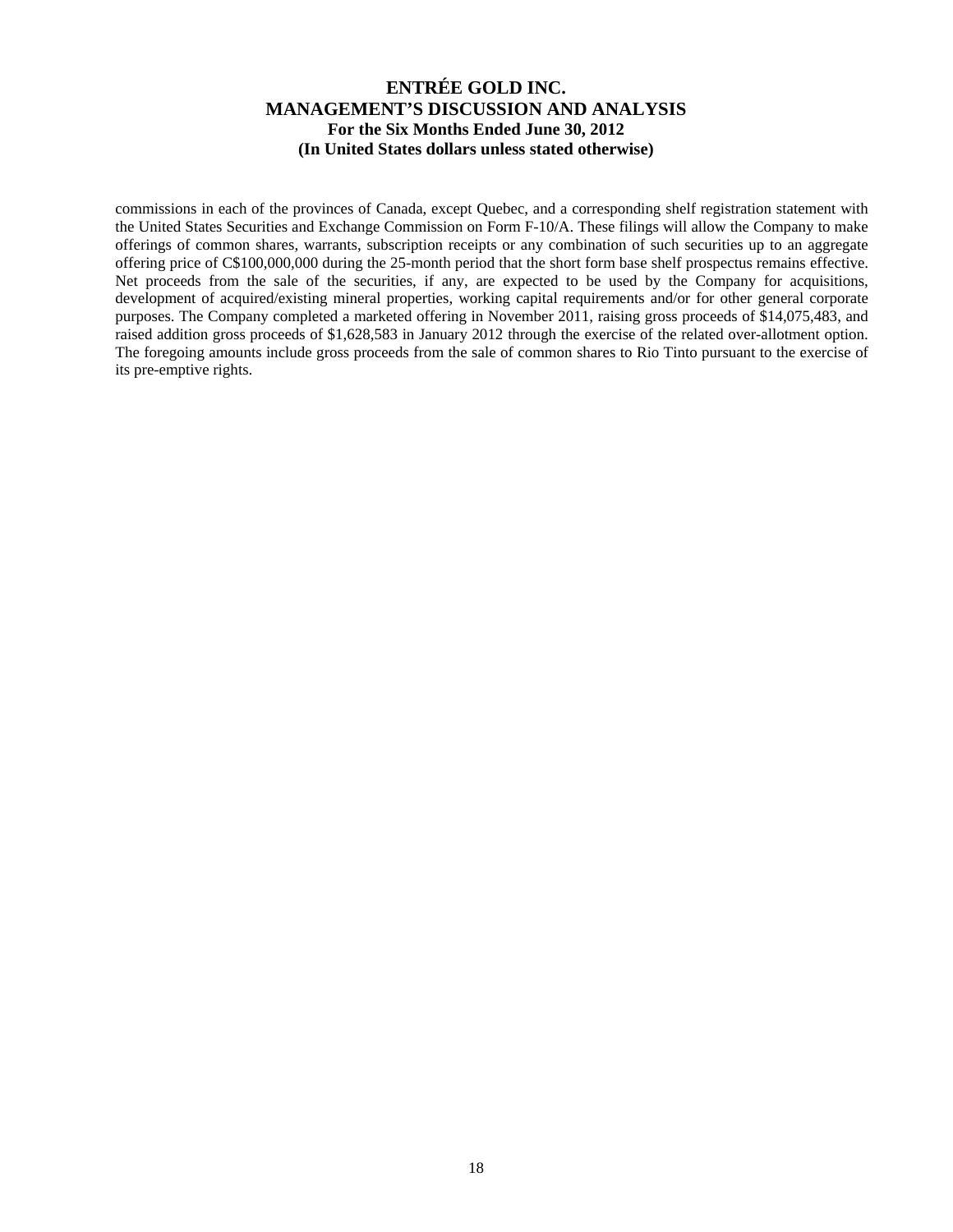# **SELECTED QUARTERLY DATA**

|                                                  | <b>Three Months</b><br><b>Ended</b><br><b>June 30,</b><br>2012 |    | <b>Three Months</b><br><b>Ended</b><br>March 31,<br>2012 |               | <b>Three Months</b><br><b>Ended</b><br>December 31,<br>2011 |               | <b>Three Months</b><br><b>Ended</b><br>September 30,<br>2011 |
|--------------------------------------------------|----------------------------------------------------------------|----|----------------------------------------------------------|---------------|-------------------------------------------------------------|---------------|--------------------------------------------------------------|
| Exploration                                      | \$<br>2,402,084                                                | -S | 3,615,987                                                | <sup>\$</sup> | 4,671,238                                                   | <sup>\$</sup> | 3,662,130                                                    |
| General and administrative                       | 1,187,487                                                      |    | 2,136,095                                                |               | 1,444,511                                                   |               | 1,185,528                                                    |
| Loss (gain) on sale of mineral property interest |                                                                |    | (104, 914)                                               |               | (1,474,640)                                                 |               | 26,033                                                       |
| Impairment of mineral property interests         |                                                                |    |                                                          |               | 309,483                                                     |               | 221,522                                                      |
| Loss from operations                             | (3,589,571)                                                    |    | (5,647,168)                                              |               | (4,950,592)                                                 |               | (5,095,213)                                                  |
| Gain on sale of investments                      |                                                                |    |                                                          |               |                                                             |               | 1,178,254                                                    |
| Interest income                                  | 50,710                                                         |    | 88,118                                                   |               | 54,746                                                      |               | 77,339                                                       |
| Interest expense                                 | (55, 344)                                                      |    | (52, 176)                                                |               | (50,095)                                                    |               | (41, 887)                                                    |
| Loss from equity investee                        | (189, 507)                                                     |    | (302,606)                                                |               | (514, 390)                                                  |               | (593,087)                                                    |
| Current income tax expense                       |                                                                |    |                                                          |               | (152, 190)                                                  |               |                                                              |
| Deferred income tax recovery                     | 539,007                                                        |    | 839,000                                                  |               | 938,766                                                     |               | 968,356                                                      |
| Net loss                                         | \$<br>(3,244,705)                                              |    | (5,074,832)                                              | \$.           | (4,673,755)                                                 | S             | (3,506,238)                                                  |
| Loss per share, basic and diluted                | \$<br>$(0.03)$ \$                                              |    | (0.04)                                                   | -S            | (0.04)                                                      | -S            | (0.03)                                                       |

|                                                  | <b>Three Months</b><br><b>Ended</b><br><b>June 30,</b><br>2011 |      | <b>Three Months</b><br><b>Ended</b><br>March 31,<br>2011 |               | <b>Three Months</b><br><b>Ended</b><br>December 31,<br>2010 |     | <b>Three Months</b><br>Ended<br>September 30,<br>2010 |
|--------------------------------------------------|----------------------------------------------------------------|------|----------------------------------------------------------|---------------|-------------------------------------------------------------|-----|-------------------------------------------------------|
| Exploration                                      | \$<br>5,698,144                                                | -S   | 3,647,662                                                | <sup>\$</sup> | 4,109,919                                                   | \$. | 4,496,968                                             |
| General and administrative                       | 1,901,162                                                      |      | 1,922,626                                                |               | 4,041,289                                                   |     | 1,729,714                                             |
| Loss (gain) on sale of mineral property interest | (125, 916)                                                     |      |                                                          |               |                                                             |     |                                                       |
| Loss from operations                             | (7, 473, 390)                                                  |      | (5,570,288)                                              |               | (8,151,208)                                                 |     | (6,226,682)                                           |
| Gain on sale of investments                      | 2,148,021                                                      |      |                                                          |               |                                                             |     |                                                       |
| Interest income                                  | 129,259                                                        |      | 80,999                                                   |               | 71.710                                                      |     | 91,913                                                |
| Interest expense                                 | (34, 338)                                                      |      | (25,632)                                                 |               | (20,511)                                                    |     | (11,662)                                              |
| Loss from equity investee                        | (645, 264)                                                     |      | (644, 344)                                               |               | (388, 114)                                                  |     | (401, 539)                                            |
| Deferred income tax recovery                     | 2,257,762                                                      |      | 817,000                                                  |               | 545,412                                                     |     |                                                       |
| Net loss                                         | \$<br>(3,617,950)                                              |      | (5,342,265)                                              | \$.           | (7,942,711)                                                 | -S  | (6,547,970)                                           |
| Loss per share, basic and diluted                | \$<br>(0.03)                                                   | - \$ | $(0.05)$ \$                                              |               | $(0.07)$ \$                                                 |     | (0.06)                                                |

Exploration costs were much higher in the first half of 2011 compared to the first half of 2012, primarily due to higher drilling activity on the Blue Hill portion of the Ann Mason Project during the quarter ended June 30, 2011. General and administrative costs, excluding stock-based compensation changes, were approximately 2% lower in the first half of 2012 compared to 2011. During the three months ended June 30, 2011, Entrée sold its Australian listed securities and recorded a gain on sale of investments of \$2,148,021. During the three months ended September 30, 2011, the Company sold its asset backed notes and recorded a gain on sale of investments of \$1,178,254. In addition, in the three months ended June 30, 2011, Entrée sold the Rainbow Canyon property, and recorded a gain on sale of mineral property interest of \$125,916. During the three months ended December 31, 2011, Entrée sold the Togoot licence and recorded a gain on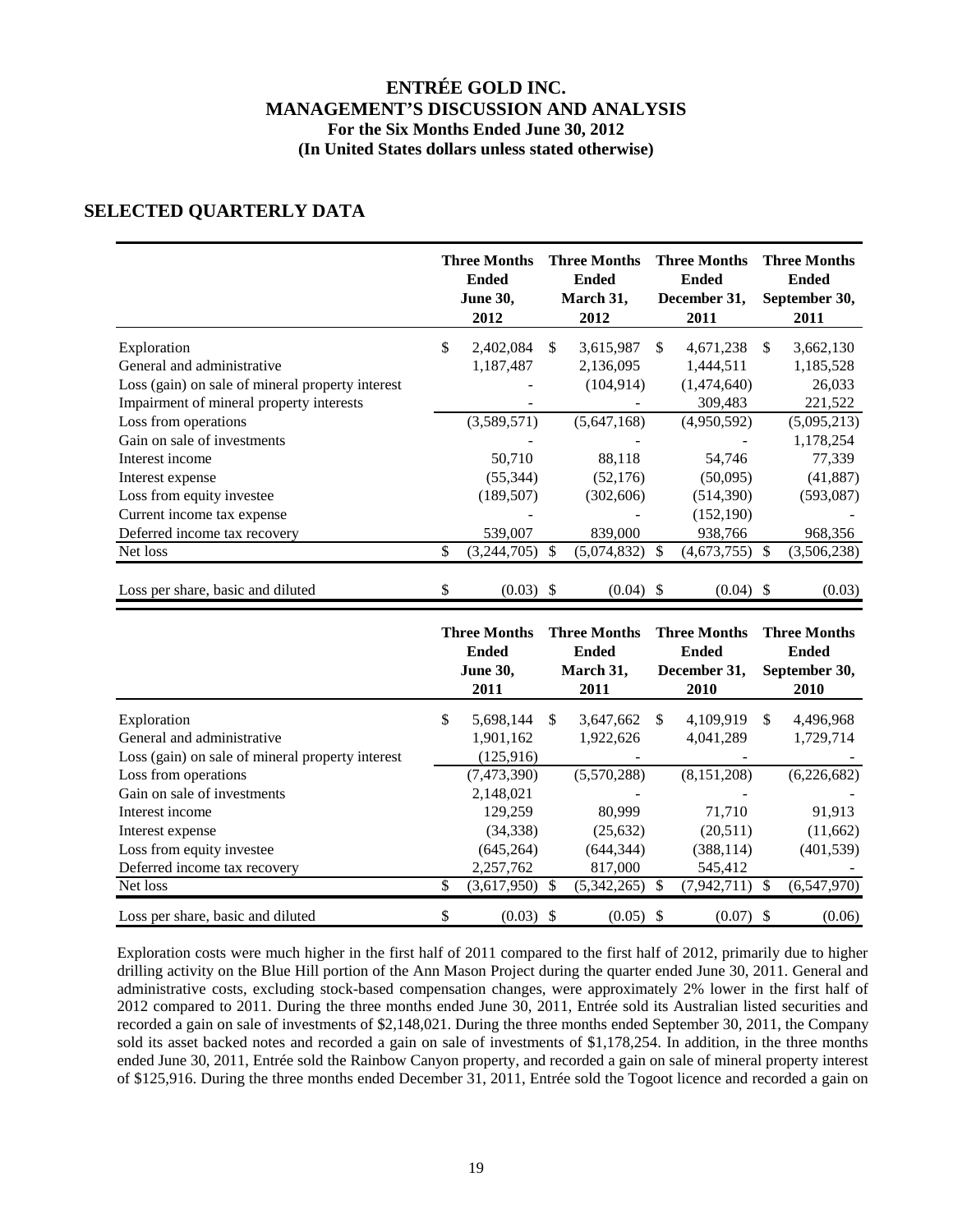sale of mineral property interest of \$1,474,640. Loss from equity investee was lower in the first half of 2012 compared to 2011 due to decreased expenditures on the Joint Venture Property.

# **LIQUIDITY**

To date, Entrée has not generated revenues from its operations and is considered to be in the exploration stage. Working capital on hand at June 30, 2012 was \$10,512,000 and is sufficient to fund exploration, general and administrative expense and investor relations for the next twelve months. In order to advance its existing projects beyond the twelve months, and to consider acquiring any additional complementary projects, Entrée will have to raise additional funds. Cash was \$10,520,262 at June 30, 2012. To date, the Company has been dependent on equity financing for additional funding.

Under the terms of the Entrée-OTLLC Joint Venture, Entrée may elect to have OTLLC debt finance Entrée's share of costs on the Joint Venture Property, with interest accruing at OTLLC's actual cost of capital or prime +2%, whichever is less, at the date of the advance.

## **Operating activities**

Cash used in operations was \$8,451,585 for the six months ended June 30, 2012, an approximate 19% decrease compared to the \$10,433,699 used in operations for the six months ended June 30, 2011, and represents expenditures primarily on mineral property exploration and secondarily on general and administrative expense for both periods.

### **Financing activities**

Cash provided by financing activities during the six months ended June 30, 2012 and 2011 and common shares issued for cash were as follows:

|                           | <b>Six Months</b><br><b>Ended</b><br><b>June 30,</b><br>2012 |                 | <b>Six Months</b><br><b>Ended</b><br><b>June 30,</b><br>2011 |    |         |
|---------------------------|--------------------------------------------------------------|-----------------|--------------------------------------------------------------|----|---------|
|                           | <b>Shares</b>                                                | Amount          | <b>Shares</b>                                                |    | Amount  |
| Marketed offering         | 1,320,455                                                    | \$<br>1,628,583 | $\omega$ .                                                   | -S |         |
| Exercise of stock options |                                                              |                 | 269,839                                                      |    | 401,850 |
| <b>Share Issue Costs</b>  |                                                              | (108, 058)      | $\qquad \qquad \blacksquare$                                 |    |         |
|                           | 1,320,455                                                    | 1,520,525       | 269,839                                                      | £. | 401,850 |

## **Investing activities**

During the six months ended June 30, 2012, Entrée made payments of \$2,210,000 (June 30, 2011 – \$62,819) related to other mineral property acquisitions and reclamation deposits. During the six months ended June 30, 2012, Entrée expended \$17,307 on equipment, primarily for exploration activities (June 30,  $2011 - $200,267$ ) and sold its interest in the Northling property for proceeds of \$104,914, net of taxes. During the six months ended June 30, 2012, cash provided by short-term investments was \$5,076,271 (June 30, 2011 – \$Nil).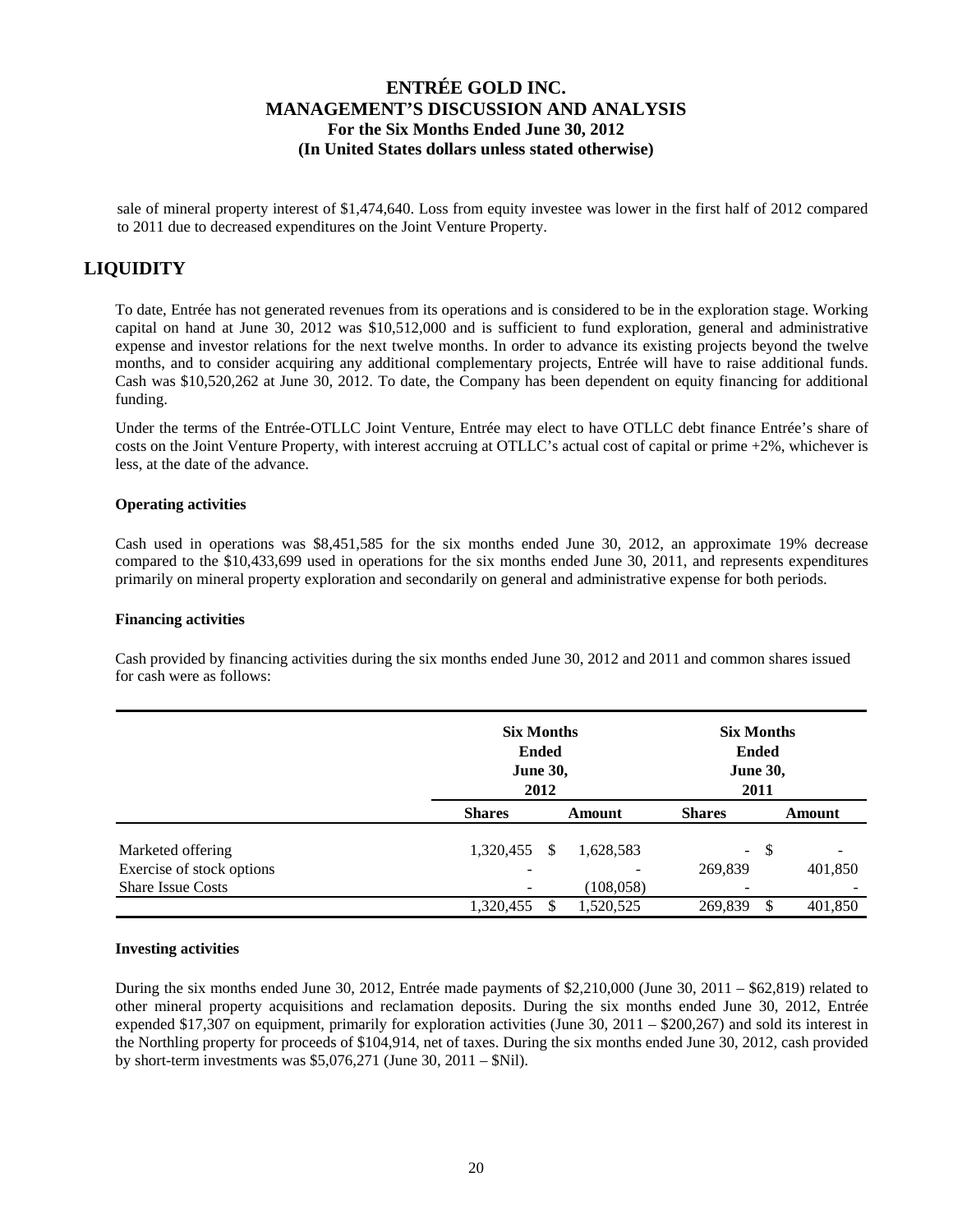### **Table of Contractual Commitments**

The following table lists as of June 30, 2012 information with respect to the Company's contractual obligations.

|               | Less than |              |           | More than |              |
|---------------|-----------|--------------|-----------|-----------|--------------|
|               | 1 Year    | 1-3 Years    | 3-5 Years | 5 Year    | <b>Total</b> |
| Office leases | 155,558   | S<br>415.691 | 422.693   | 88.628    | 1,082,570    |
| Total         | 155,558   | 415.691      | 422,693   | 88.628    | 1,082,570    |

### **Outstanding share data**

As at June 30, 2012 and August 14, 2012, there were 128,877,243 common shares outstanding. In addition, there were 9,235,500 stock options outstanding with exercise prices ranging from C\$0.73 to C\$3.47 per share. There were no warrants outstanding at June 30, 2012 or at August 14, 2012.

## **CAPITAL RESOURCES**

Entrée had no commitments for capital assets at June 30, 2012.

At June 30, 2012, Entrée had working capital of \$10,512,000 compared to \$19,004,136 as at December 31, 2011 and \$13,471,418 as at June 30, 2011. In order to advance its existing projects beyond the next twelve months, and to consider acquiring any additional complementary projects, Entrée will have to raise additional funds.

Entrée is committed to make lease payments totalling \$1,082,570 over its six year office lease in Vancouver, four annual office leases in Ulaanbaatar, Colorado, Arizona, and Yerington, two annual warehouse leases in Yerington, and five leases for accommodations in Yerington.

# **OFF-BALANCE SHEET TRANSACTIONS**

Entrée has no off-balance sheet arrangements except for the contractual obligation noted above.

# **TRANSACTIONS WITH RELATED PARTIES**

The Company did not enter into any transactions with related parties during the six months ended June 30, 2012.

# **CRITICAL ACCOUNTING ESTIMATES**

The preparation of consolidated financial statements in conformity with generally accepted accounting principles in the United States requires management to make estimates and assumptions that affect the reported amount of assets and liabilities and the disclosure of contingent assets and liabilities at the date of the financial statements and the reported amount of revenues and expenses during the period. Actual results could differ from these estimates.

The Company must make estimates and judgments in determining income tax expense for financial statement purposes. These estimates and judgments occur in the calculation of tax credits, benefits, and deductions, and in the calculation of certain tax assets and liabilities that arise from differences in the timing of recognition of revenue and expense for tax and financial statement purposes. Significant changes in these estimates may result in an increase or decrease to the tax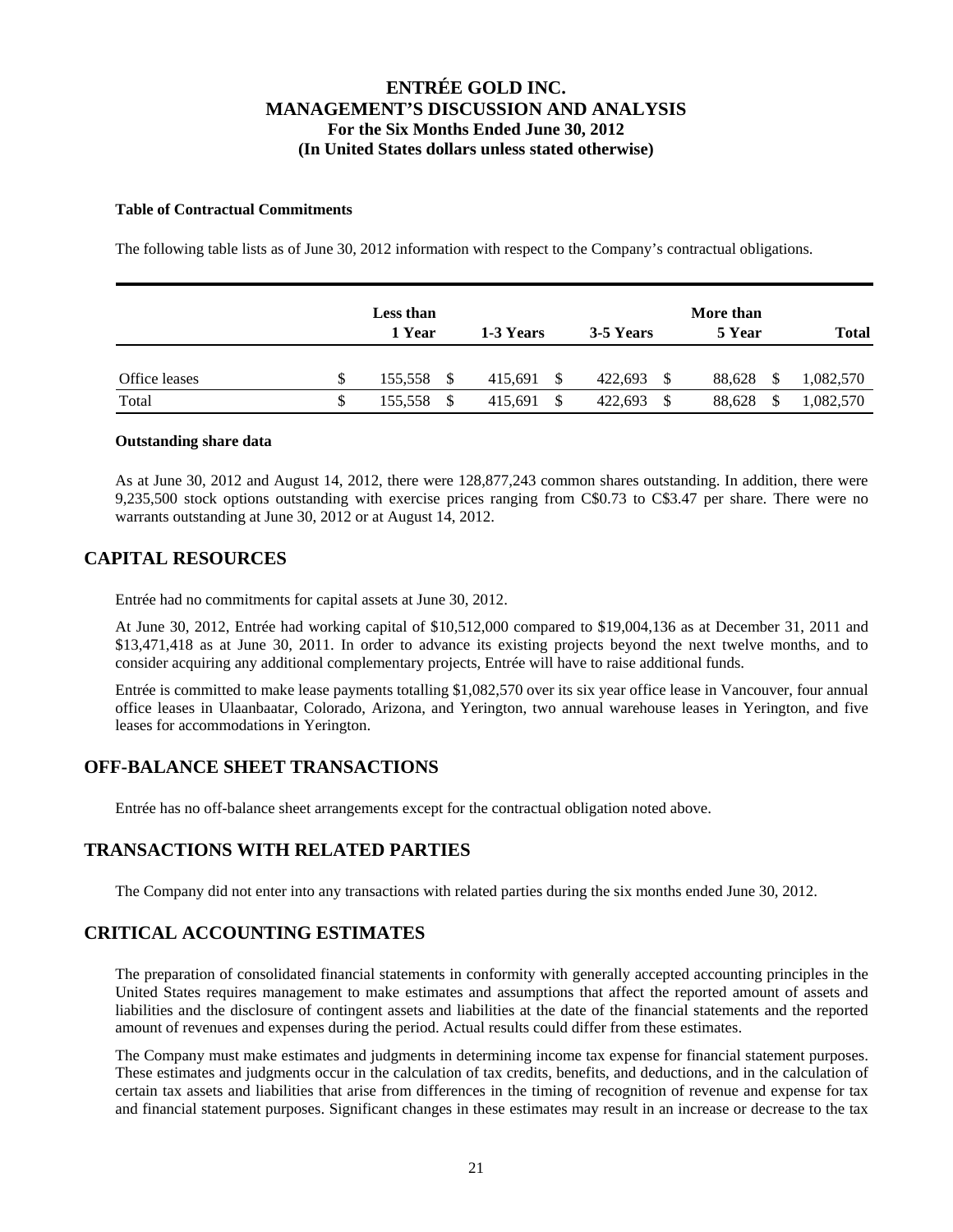provision in a subsequent period. The Company must assess the likelihood that we will be able to recover any deferred tax assets. If recovery is not likely, the provision for taxes must be increased by recording a valuation allowance against the deferred tax assets. However, should there be a change in the ability to recover any deferred tax assets, the tax provision would increase in the period in which it is determined that the recovery was not likely. Recovery of a portion of the deferred tax assets is impacted by Company plans with respect to holding or disposing of certain assets. Changes in economic conditions, exploration results, metal prices and other factors could result in changes to the estimates and judgements used in determining the income tax expense.

The Company capitalizes the cost of acquiring mineral property interests, including undeveloped mineral property interests, until the viability of the mineral interest is determined. Capitalized acquisition costs are expensed if it is determined that the mineral property has no future economic value. The Company must make estimates and judgments in determining if any capitalized amounts should be written down by assessing if future cash flows, including potential sales proceeds, related to the mineral property are estimated to be less than the property's total carrying value. The carrying value of each mineral property is reviewed periodically, and whenever events or changes in circumstances indicate that the carrying value may not be recoverable. Reductions in the carrying value of a property would be recorded to the extent that the total carrying value of the mineral property exceeds its estimated fair value.

The Company follows accounting guidelines in determining the value of stock option compensation, as disclosed in Note 9 to the Annual Financial Statements. Unlike other numbers in the accounts, this is a calculated amount not based on historical cost, but on subjective assumptions introduced to an option pricing model, in particular: (1) an estimate for the average future hold period of issued stock options before exercise, expiry or cancellation; and (2) future volatility of the Company's share price in the expected hold period (using historical volatility as a reference). Given that there is no market for the options and they are not transferable, the resulting value calculated is not necessarily the value the holder of the option could receive in an arm's-length transaction.

The Company's accounting policy is to expense exploration costs on a project by project basis consistent with U.S. GAAP. The policy is consistent with that of other exploration companies that have not established mineral reserves. When a mineral reserve has been objectively established further exploration costs would be deferred. Management is of the view that its current policy is appropriate for the Company.

# **CHANGES IN ACCOUNTING POLICIES**

In December 2011, the Financial Accounting Standards Board ("FASB") issued Accounting Standards Update (ASU) 2011-12, *Comprehensive Income (Topic 220), Deferral of the Effective Date for Amendments to the Presentation of Reclassifications of Items Out of Accumulated Other Comprehensive Income in Accounting Standards Update No. 2011-05*. ASU 2011-12 defers the effective date pertaining to reclassification adjustments out of accumulated other comprehensive income (AOCI) in ASU 2011-05, *Comprehensive Income (Topic 220), Presentation of Comprehensive Income*. ASU 2011-12 is effective for interim and annual reporting periods beginning after December 15, 2011. The Company's adoption did not have a material impact on the Company's financial reporting and disclosures.

In June 2011, the FASB issued ASU 2011-05, *Comprehensive Income (Topic 220), Presentation of Comprehensive Income, amending ASC 220.* ASU 2011-05 eliminates the current option under U.S. GAAP to present components of other comprehensive income (OCI) as part of the statement of changes in stockholders' equity. Entities are required to present components of comprehensive income either in a single continuous statement of comprehensive income or in two separate but consecutive statements. ASU 2011-05 also requires entities to present reclassification adjustments out of AOCI in the statements where the components of net income and the components of OCI are presented. The requirement regarding presentation of reclassification adjustments is deferred by ASU 2011-12 and will be reconsidered by the FASB at a future date. ASU 2011-05 is effective for interim and annual reporting periods beginning after December 15, 2011. The Company is currently presenting all components of comprehensive income in a single continuous statement of comprehensive income and accordingly, the Company's adoption did not have a material impact on the Company's financial reporting and disclosures.

In May 2011, the FASB issued ASU 2011-04, *Fair Value Measurement (Topic 820), Amendments to Achieve Common*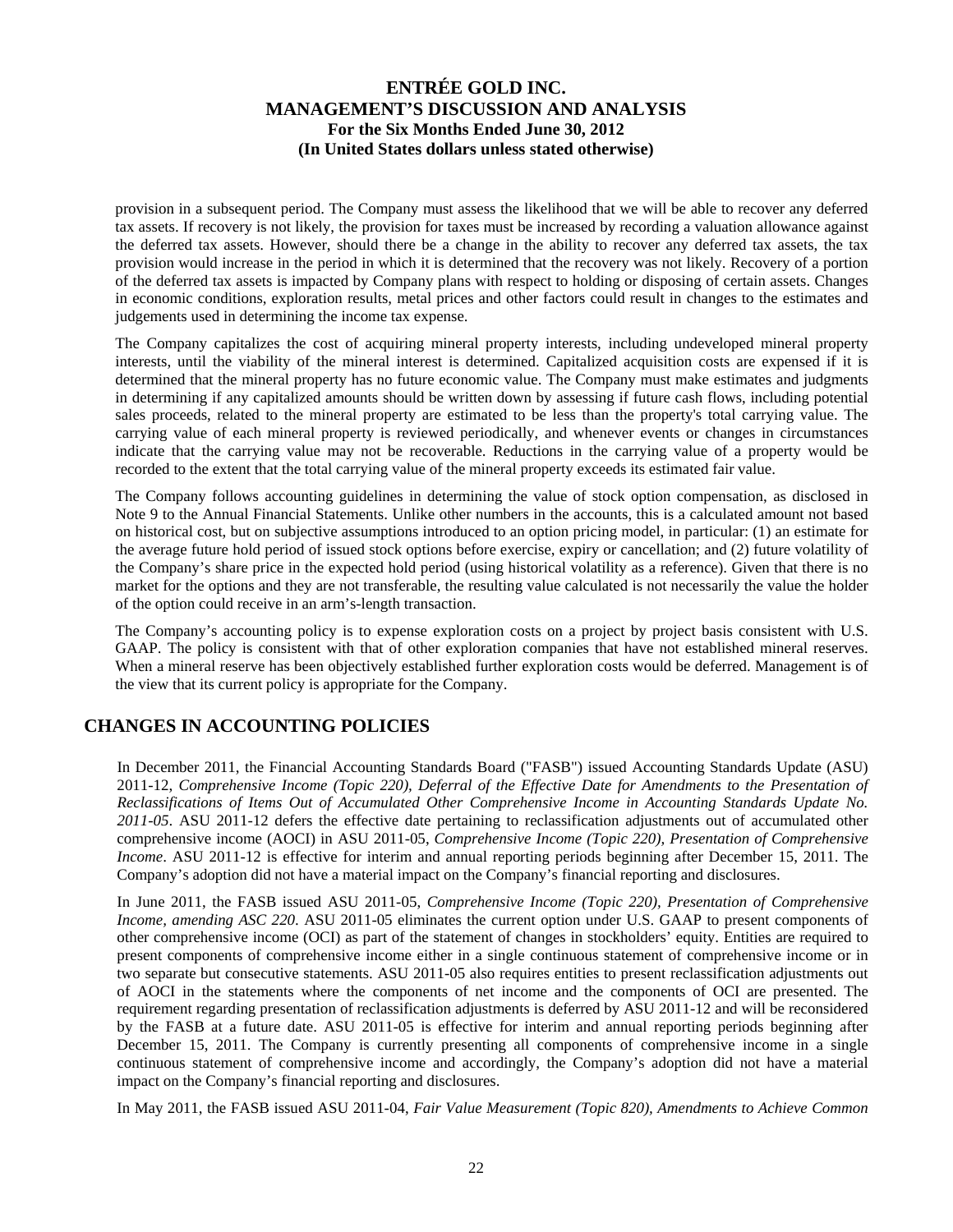*Fair Value Measurement and Disclosure Requirements in U.S. GAAP and IFRSs, amending ASC 820*. ASU 2011-04 results in common fair value measurement and disclosure requirements in U.S. GAAP and IFRSs. Accordingly, the amendments clarify the requirements in U.S. GAAP for measuring fair value and for disclosing information about fair value measurements. ASU 2011-04 is effective for interim and annual reporting periods beginning after December 15, 2011. The Company maintains only Level 1 financial instruments and therefore the adoption of ASU 2011-04 did not have a material impact on the Company's financial reporting and disclosures.

A detailed summary of all of the Company's significant accounting policies and the estimates derived therefrom is included in Note 2 to the Annual Consolidated Financial Statements for the year ended December 31, 2011.

# **FINANCIAL INSTRUMENTS AND OTHER INSTRUMENTS**

The Company's financial assets and liabilities generally consist of cash and cash equivalents, short-term investments, receivables, deposits, accounts payable and accrued liabilities and loans payable, some of which are denominated in foreign currencies including United States dollars, Mongolian Tugriks and Australian dollars. The Company is at risk to financial gain or loss as a result of foreign exchange movements against the Canadian dollar. The Company minimizes its foreign exchange risk by maintaining low account balances in currencies other than the Canadian dollar. The Company does not currently have major commitments to acquire assets in foreign currencies; but historically it has incurred the majority of its exploration costs in foreign currencies.

# **OTHER MD&A REQUIREMENTS**

## **Forward-Looking Statements**

This MD&A contains forward-looking statements within the meaning of the United States Private Securities Litigation Reform Act of 1995 and forward-looking information within the meaning of applicable Canadian securities laws.

Forward-looking statements include, but are not limited to, statements with respect to the future prices of copper, gold and molybdenum, the estimation of mineral reserves and resources, the realization of mineral reserve and resource estimates, the timing and amount of estimated future production, costs of production and capital expenditures, the availability of project financing, future cash flows, the potential development of future phases of the Oyu Tolgoi mining complex including Lift 2 of the Hugo North Extension deposit and the Heruga deposit, plans to prepare a PEA on the Ann Mason Project, the inclusion of metallurgical test results and assays from historical holes in a PEA on the Ann Mason Project, the potential for the discovery of additional mineralized zones on properties in which Entrée has an interest, the potential for the expansion of existing deposits in which Entrée has an interest, the timing of and potential for future resource estimates on properties in which Entrée has an interest, plans for future exploration and/or development programs and budgets, the potential for Entrée's inclusion in the Investment Agreement, the application of Resolution 175 to the Shivee Tolgoi and Javhlant licences, permitting time lines, currency fluctuations, requirements for additional capital, anticipated business activities, corporate strategies, proposed acquisitions and dispositions of assets, the use of proceeds from financings and future financial performance. In certain cases, forward-looking statements can be identified by the use of words such as "plans", "expects" or "does not expect", "is expected", "budgeted", "scheduled", "estimates", "forecasts", "intends", "anticipates", or "does not anticipate" or "believes" or variations of such words and phrases or statements that certain actions, events or results "may", "could", "would", "might", or "will be taken", "occur" or "be achieved". While the Company has based these forward-looking statements on its expectations about future events as at the date that such statements were prepared, the statements are not a guarantee of the Company's future performance and are subject to risks, uncertainties, assumptions and other factors which could cause actual results to differ materially from future results expressed or implied by such forward-looking statements. Such factors and assumptions include, amongst others, that the size, grade and continuity of deposits and resource and reserve estimates have been interpreted correctly from exploration results, that the results of preliminary test work are indicative of what the results of future test work will be, that the prices of copper, gold and molybdenum and foreign exchange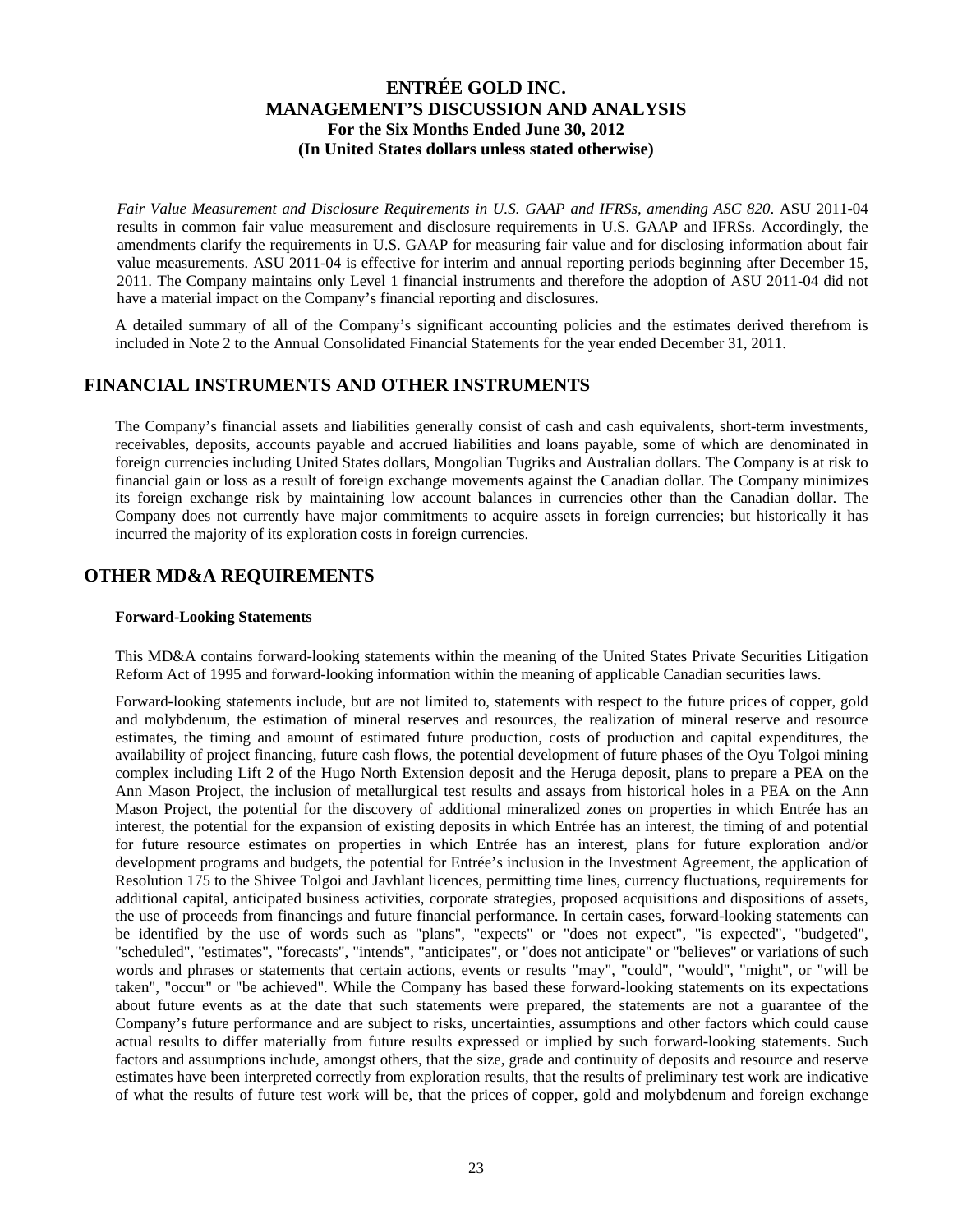rates will remain relatively stable, the effects of general economic conditions, future actions by Rio Tinto, OTLLC and government authorities including the Government of Mongolia, uncertainties associated with legal proceedings and negotiations and misjudgements in the course of preparing forward-looking statements. In addition, there are also known and unknown risk factors which may cause the actual results, performances or achievements of the Company to be materially different from any future results, performance or achievements expressed or implied by the forward-looking statements. Such factors include, among others, risks related to international operations, including legal and political risk in Mongolia; recent global financial conditions; actual results of current exploration activities; conclusions of economic evaluations; changes in project parameters as plans continue to be refined; future prices of copper, gold and molybdenum; possible variations in ore reserves, grade recovery and rates; failure of plant, equipment or processes to operate as anticipated; accidents, labour disputes and other risks of the mining industry; delays in obtaining government approvals or financing or in the completion of development or construction activities, as well as those factors discussed in the section entitled "Risk" in this MD&A and in the section entitled "Risk Factors" in the AIF. Although the Company has attempted to identify important factors that could cause actual actions, events or results to differ materially from those described in forward-looking statements, there may be other factors that cause actions, events or results not to be as anticipated, estimated or intended. There can be no assurance that forward-looking statements will prove to be accurate, as actual results and future events could differ materially from those anticipated in such statements. Except as required under applicable securities legislation, the Company undertakes no obligation to publicly update or revise forward-looking statements, whether as a result of new information, future events, or otherwise. Accordingly, readers should not place undue reliance on forward-looking statements.

### **Risk**

Entrée is a mineral exploration company and is exposed to a number of risks and uncertainties; some of these risks and uncertainties have been discussed elsewhere in this MD&A. For a more extensive discussion of risks and uncertainties to which Entrée is exposed, the reader should refer to the section titled "Risk Factors" contained in the Company's AIF available on SEDAR at www.sedar.com.

The Joint Venture Property forms part of the Oyu Tolgoi mining complex. Development of the Oyu Tolgoi mining complex may be subject to unexpected problems or delays for any number of reasons, including OTLLC's inability to raise the additional funding that it needs to complete the development of the Oyu Tolgoi mining complex, and lack of sophisticated electrical power and transportation infrastructure in proximity to the Oyu Tolgoi mining complex. In addition, OTLLC has effective control of the development of both the Oyu Tolgoi mining licence and the Joint Venture Property. The development of the Joint Venture Property may be adversely affected if OTLLC decides to delay or reduce development in favour of the immediate or complete development of the Oyu Tolgoi licence.

Although the Shivee Tolgoi and Javhlant licences in Mongolia are included in the contract area for the Investment Agreement, Entrée's interest in the Joint Venture Property and Shivee West are not covered by the Investment Agreement. There can be no assurance that Entrée's assets will not be subject to nationalization, requisition or confiscation, whether legitimate or not, by any authority or body. There is no assurance that provisions under Mongolian law for compensation and reimbursement of losses to investors under such circumstances would be effective to restore the full value of Entrée's original investment or to compensate for the loss of the current value of its interest in the Lookout Hill property.

In June 2011, the Government of Mongolia passed Resolution 175, the purpose of which is to authorize the designation of certain land areas for "state special needs" within certain defined areas in proximity to the Oyu Tolgoi mining complex. These state special needs areas are to be used for infrastructure facilities necessary in order to implement the development and construction of the Oyu Tolgoi mining complex. Portions of the Shivee Tolgoi and Javhlant licences are included in the land area that is subject to Resolution 175. It is expected but not yet formally confirmed by the Government that to the extent that a consensual access agreement exists or is entered into between OTLLC and an affected licence holder, the application of Resolution 175 to the land area covered by the access agreement will be unnecessary. OTLLC has existing access and surface rights to the Joint Venture Property pursuant to the Earn-In Agreement. The Shivee Tolgoi and Javhlant licences are also part of the contract area of the Investment Agreement,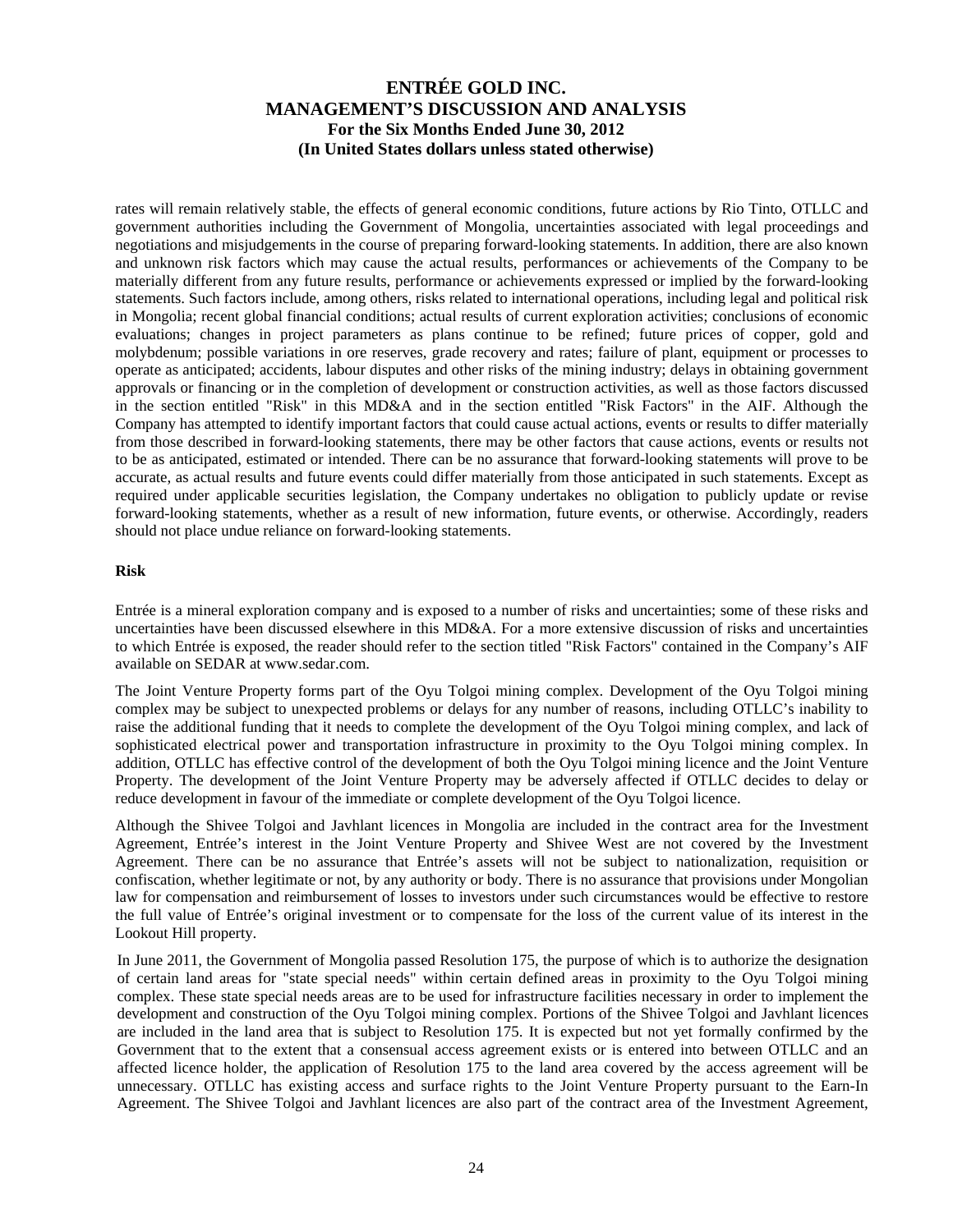which contains certain provisions respecting expropriation. If Entrée is unable to reach a consensual arrangement with OTLLC with respect to Shivee West, Entrée's right to use and access a corridor of land included in the state special needs areas for a proposed power line may be adversely affected by the application of Resolution 175. While the Mongolian Government would be responsible for compensating Entrée in accordance with the mandate of Resolution 175, the amount of such compensation is not presently quantifiable.

The ability of Entrée and its joint venture partner to conduct mining operations or exploration and development activities in Mongolia is subject to changes in legislation or government regulations or shifts in political attitudes beyond their control. Government policy may change to discourage foreign investment, nationalisation of mining industries may occur or other government limitations, restrictions or requirements not currently foreseen may be implemented.

Entrée is not presently a party to the Investment Agreement. Although OTLLC has agreed under the terms of the Earn-In Agreement to use its best efforts to cause Entrée to be brought within the ambit of, made subject to and to be entitled to the benefits of the Investment Agreement, unless and until Entrée becomes a party of the Investment Agreement or otherwise receives confirmation from the Government of Mongolia, there can be no assurance that Entrée will be entitled to all of the benefits of the Investment Agreement, including stability with respect to regulation of foreign investment and taxes payable. Until such time as Entrée becomes a party to the Investment Agreement, it could be subject to the new surtax royalty which came into effect in Mongolia on January 1, 2011. The rates of the new surtax royalty vary from 1% to 5% for minerals other than copper. For copper, the surtax royalty rates range between 22% and 30% for ore, between 11% and 15% for concentrates, and between 1% and 5% for final products. No surtax royalty is charged on any minerals below a certain threshold market price, which varies depending on the type of minerals. This is in addition to the standard royalty rates of 2.5% for coal sold in Mongolia and commonly occurring minerals sold in Mongolia, and 5% for all other minerals. In addition, in October 2011, Prime Minister Batbold stated in his 2012 budget speech that the Government of Mongolia is revisiting all treaties for the avoidance of double taxation, including the 2002 convention between Canada and Mongolia for the avoidance of double taxation and the prevention of fiscal evasion with respect to taxes on income and on capital. On May 17, 2012, the Mongolian Parliament adopted the Law of Mongolia on the Regulation of Foreign Investment in Business Entities Operating in Sectors of Strategic Importance ("SEFIL") which regulates investment by foreign investors and state owned legal entities into sectors of strategic importance, including minerals. The full impact of SEFIL is not yet known as there is a lack of clarity in many of the provisions and the detailed procedure for reviewing requests and making decisions in accordance with SEFIL have not yet been drafted. If the Government of Mongolia revises, amends or cancels double tax treaties that are currently in force, or if SEFIL is implemented or interpreted in a manner that is not favourable to foreign investment, it could have an adverse effect on Entrée's operations in Mongolia and future cashflow, earnings, results of operations and financial condition. In order to become a party to the Investment Agreement, the Government of Mongolia may require Entrée or the Entrée-OTLLC Joint Venture to agree to certain concessions, including with respect to the ownership of the Entrée-OTLLC Joint Venture or the scope of the lands to be covered by the Investment Agreement.

Entrée is and will be subject to the risks normally associated with the conduct of joint ventures, which include disagreements as to how to develop, operate and finance a project and possible litigation between the participants regarding joint venture matters. These matters may have an adverse effect on Entrée's ability to realize the full economic benefits of its interest in the property that is the subject of a joint venture, which could affect its results of operations and financial condition.

Recent global financial and market conditions have been subject to increased volatility as a result of, among other things, apprehension over the ongoing debt crisis in the Eurozone and Japan, and concerns that the Chinese economy is slowing, which may impact the ability of Entrée to obtain equity or debt financing in the future and, if obtained, on terms favourable to Entrée. If Entrée cannot raise the money that it needs to continue exploration of its mineral properties, there is a risk that Entrée may be forced to delay, scale back, or eliminate certain of its exploration activities. If these increased levels of volatility and market turmoil continue, Entrée's operations could be adversely impacted and the value and the price of the Company's common shares could be adversely affected.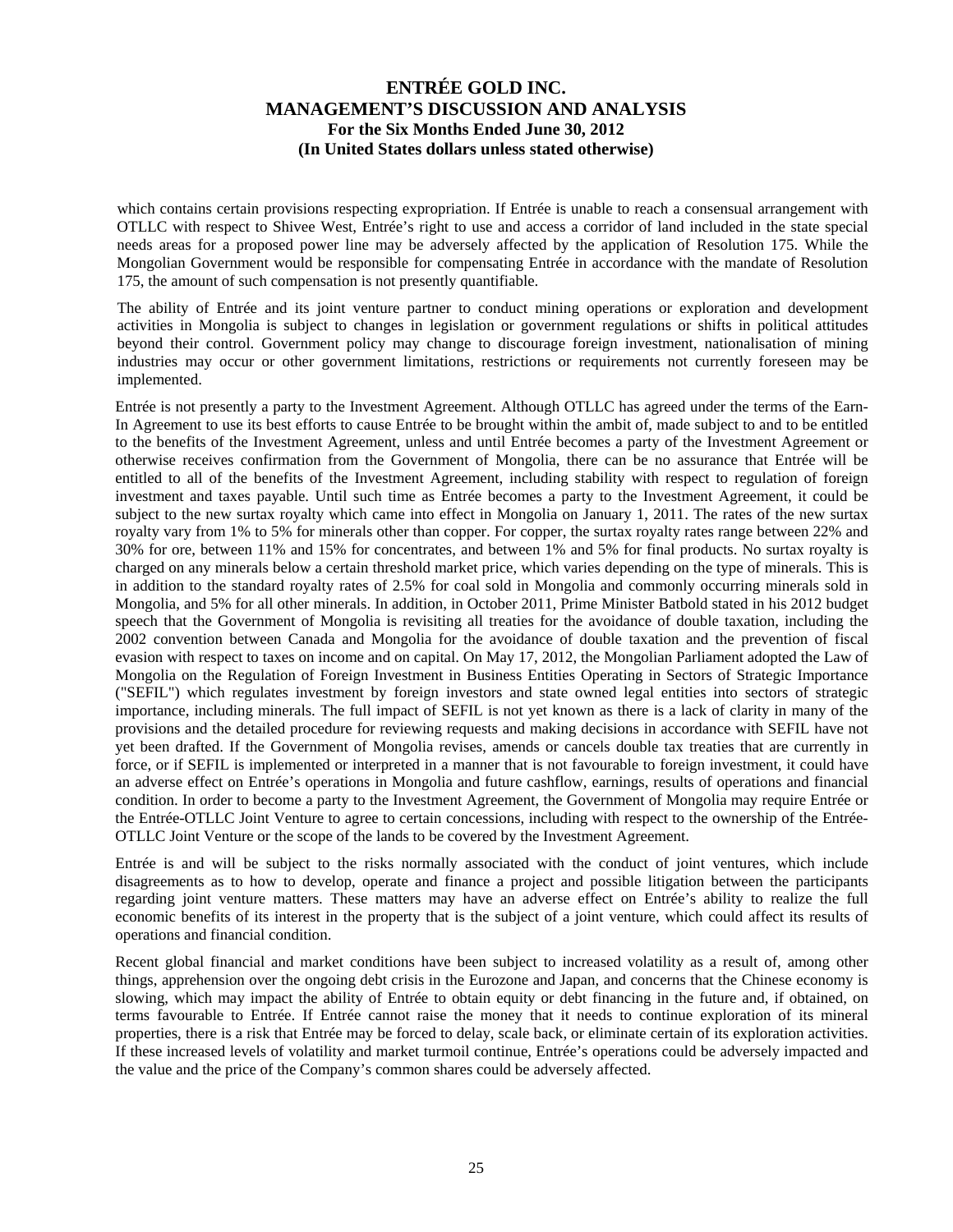The estimates of reserves and resources, including the anticipated tonnages and grades that will be achieved or the indicated level of recovery that will be realized, are estimates only and no assurances can be given as to their accuracy. Such estimates are, in large part, based on interpretations of geological data obtained from drill holes and other sampling techniques. Actual mineralization or formations may be different from those predicted. Reserve and resource estimates are materially dependent on prevailing market prices and the cost of recovering and processing minerals at the mine site. Market fluctuations in the price of metals or increases in the costs to recover metals may render the mining of ore reserves uneconomical and materially adversely affect operations.

There is no assurance that a commercially viable mineral deposit exists on any of the exploration properties in which Entrée has an interest. There is also no assurance that, even if commercial quantities of ore are discovered, a mineral property will be brought into commercial production. The discovery of mineral deposits is dependent upon a number of factors, not the least of which is the technical skill of the exploration personnel involved. The commercial viability of a mineral deposit, once discovered, is also dependent upon a number of factors, some of which are the particular attributes of the deposit, such as size, grade and proximity to infrastructure, metal prices and government regulations, including regulations relating to royalties, allowable production, importing and exporting of minerals, and environmental protection. Most of the above factors are beyond the control of Entrée. If mineral reserves in commercially exploitable quantities are established on any of Entrée's properties (other than the Joint Venture Property, in which Entrée has a carried interest), Entrée will be required to expend substantial sums of money to establish the extent of the resource, develop processes to extract it and develop extraction and processing facilities and infrastructure. Although Entrée may derive substantial benefits from the discovery of a major deposit, there can be no assurance that such a resource will be large enough to justify commercial operations, nor can there be any assurance that Entrée will be able to raise the funds required for development on a timely basis. Entrée may be required to acquire rights to additional lands in order to develop a mine if a mine cannot be properly located on Entrée's properties. There can be no assurance that Entrée will be able to acquire such additional lands on commercially reasonable terms, if at all.

Rio Tinto's beneficial shareholdings in the Company together with its pre-emptive rights potentially give Rio Tinto the voting power to influence the policies, business and affairs of Entrée and the outcome of any significant corporate transaction or other matter, including a merger, business combination or a sale of all, or substantially all, of Entrée's assets. In addition, OTLLC has operational control over the Joint Venture Property. OTLLC also has a right of first refusal with respect to any proposed disposition by Entrée of an interest in Shivee West, which is not subject to the Entrée-OTLLC Joint Venture. The beneficial shareholdings of Rio Tinto in the Company and Rio Tinto's pre-emptive rights may have the effect of delaying, deterring or preventing a transaction involving a change of control of the Company in favour of a third party that otherwise could result in a premium in the market price of the Company's common shares in the future.

Entrée must comply with licence and permitting requirements. In Mongolia, the Shivee Tolgoi and Javhlant exploration licences were converted to mining licences on October 27, 2009. These licences now have a term of 30 years, with two potential extensions of 20 years each. The total estimated annual fees in order to maintain the Shivee Tolgoi and Javhlant mining licences in good standing is \$1,100,000. Approximately \$500,000 of the total is recoverable from OTLLC.

In Nevada, maintenance fees must be paid to the Bureau of Land Management annually. For the 2012 assessment year, the aggregate fee for the Ann Mason Project is approximately \$138,000.

In both Mongolia and Nevada, Entrée must comply with environmental regulations that govern air and water quality and land disturbance and provide mine reclamation and closure costs.

### **Internal Control over Financial Reporting**

Management is responsible for designing internal control over financial reporting, to provide reasonable assurance regarding the reliability of financial reporting and the preparation of financial statements for external purposes in accordance with US GAAP. No change in the Company's internal control over financial reporting occurred during the